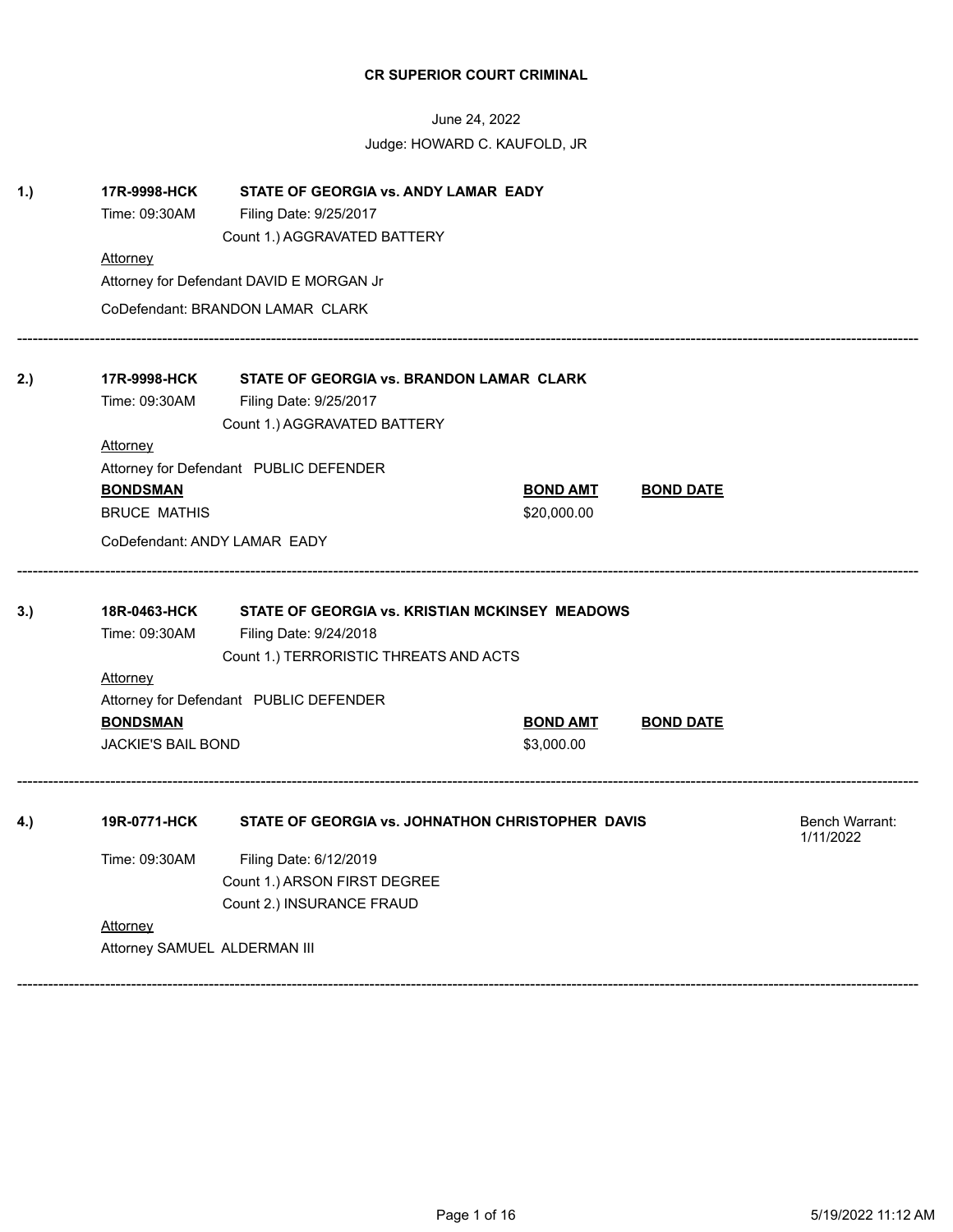| 5.) | 19R-0812-HCK           | STATE OF GEORGIA vs. TYRONE FACISON                                   |                 |                  |  |
|-----|------------------------|-----------------------------------------------------------------------|-----------------|------------------|--|
|     | Time: 09:30AM          | Filing Date: 6/12/2019                                                |                 |                  |  |
|     |                        | Count 1.) AGGRAVATED ASSAULT                                          |                 |                  |  |
|     |                        | Count 2.) CRUELTY TO CHILDREN IN THE FIRST<br><b>DEGREE</b>           |                 |                  |  |
|     |                        | Count 3.) SIMPLE BATTERY                                              |                 |                  |  |
|     |                        | Count 4.) CRUELTY TO CHILDREN IN THE 3RD<br>DEGREE - 1ST OR 2N        |                 |                  |  |
|     |                        | Count 5.) CRUELTY TO CHILDREN IN THE 3RD<br>DEGREE - 1ST OR 2N        |                 |                  |  |
|     | <b>Attorney</b>        |                                                                       |                 |                  |  |
|     |                        | Attorney for Defendant PUBLIC DEFENDER                                |                 |                  |  |
|     | <b>BONDSMAN</b>        |                                                                       | <b>BOND AMT</b> | <b>BOND DATE</b> |  |
|     | RAY WIGGINS BONDING CO |                                                                       | \$15,000.00     |                  |  |
|     |                        |                                                                       |                 |                  |  |
| 6.) | 19R-0819-HCK           | STATE OF GEORGIA vs. JOSHUA THOMAS KILLINGSWORTH                      |                 |                  |  |
|     | Time: 09:30AM          | Filing Date: 6/12/2019                                                |                 |                  |  |
|     |                        | Count 1.) POSS OF FIREARM/KNIFE DURING CRIME/<br><b>ATTEMPT CRIME</b> |                 |                  |  |
|     |                        | Count 2.) POSSESSION OF A SCHEDULE IV<br>CONTROLLED SUBSTANCE         |                 |                  |  |
|     |                        | Count 3.) POSSESSION OF A SCHEDULE III<br>CONTROLLED SUBSTANCE        |                 |                  |  |
|     |                        | Count 4.) CROSSING GUARD LINE WITH<br><b>CONTRABAND</b>               |                 |                  |  |
|     |                        | Count 5.) DRUGS NOT IN ORIGINAL CONTAINER -<br><b>MISDEMEANOR</b>     |                 |                  |  |
|     |                        | Count 6.) D.U.I. DRUGS                                                |                 |                  |  |
|     |                        | Count 7.) FAILURE TO STOP FOR STOP SIGN                               |                 |                  |  |
|     |                        | Count 8.) WEAVING OVER ROADWAY                                        |                 |                  |  |
|     | <b>Attorney</b>        |                                                                       |                 |                  |  |
|     |                        | Attorney for Defendant RALPH N. JACKSON                               |                 |                  |  |
|     | <b>BONDSMAN</b>        |                                                                       | <b>BOND AMT</b> | <b>BOND DATE</b> |  |
|     | WENDELL KILLINGSWORTH  |                                                                       | \$20,100.00     |                  |  |
|     |                        |                                                                       |                 |                  |  |
| 7.) | 19R-0982-HCK           | STATE OF GEORGIA vs. BRANDON RAY CREASY                               |                 |                  |  |
|     | Time: 09:30AM          | Filing Date: 9/30/2019                                                |                 |                  |  |
|     |                        | Count 1.) THEFT BY DECEPTION - FELONY                                 |                 |                  |  |
|     | Attorney               |                                                                       |                 |                  |  |
|     |                        | Attorney for Defendant ROBERT E. WALKER                               |                 |                  |  |
|     |                        |                                                                       |                 |                  |  |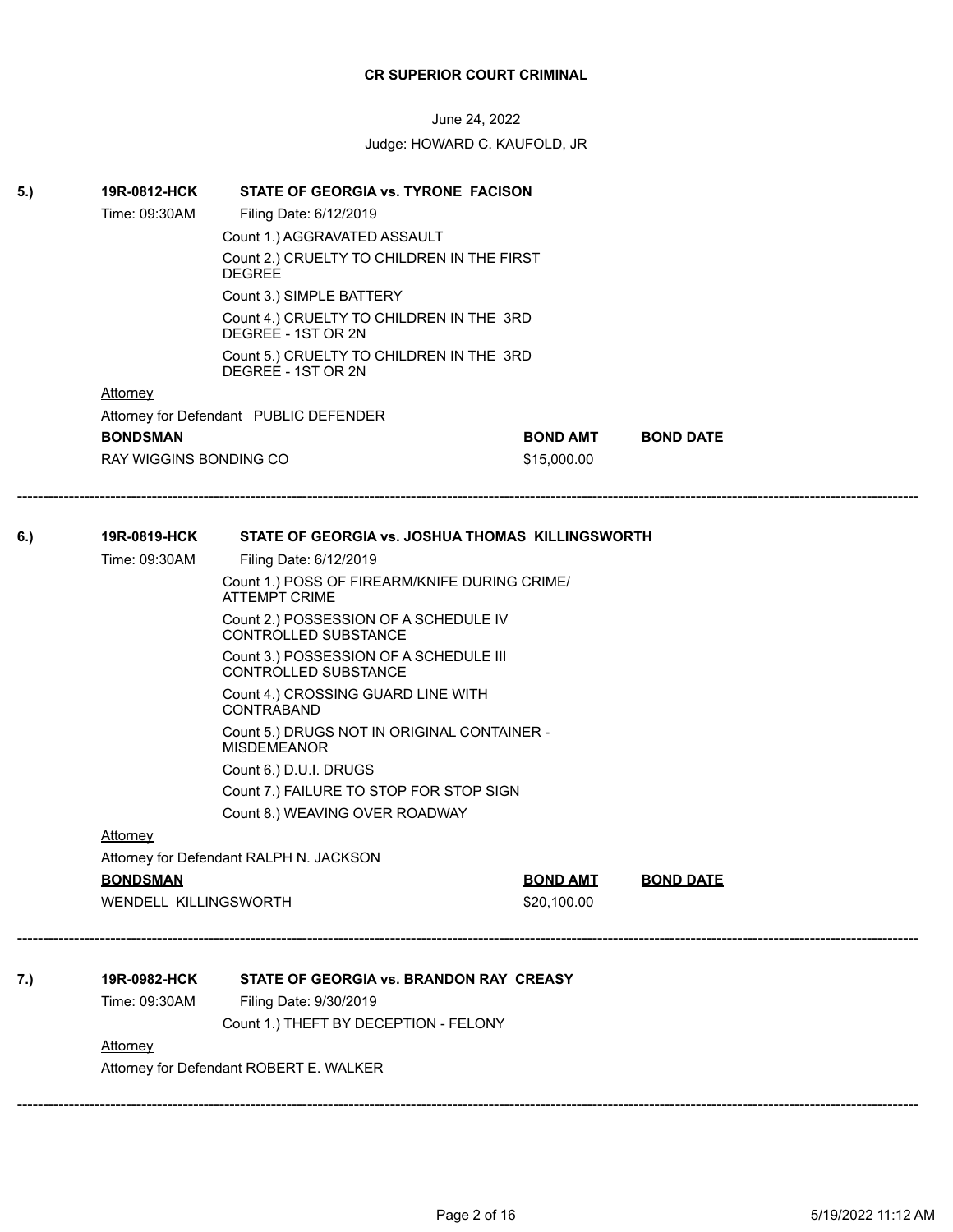| 8.)  | 19R-1039-HCK              | STATE OF GEORGIA vs. BOBBY MILNER          |                 |                  | Bench Warrant:<br>6/15/2021 |
|------|---------------------------|--------------------------------------------|-----------------|------------------|-----------------------------|
|      | Time: 09:30AM             | Filing Date: 11/20/2019                    |                 |                  |                             |
|      |                           | Count 1.) THEFT BY TAKING - MISDEMEANOR    |                 |                  |                             |
|      |                           | Count 2.) CRIMINAL TRESPASS                |                 |                  |                             |
|      | Attorney                  |                                            |                 |                  |                             |
|      |                           | Attorney for Defendant PUBLIC DEFENDER     |                 |                  |                             |
|      | <b>BONDSMAN</b>           |                                            | <b>BOND AMT</b> | <b>BOND DATE</b> |                             |
|      | RAY WIGGINS BONDING CO    |                                            | \$2,500.00      |                  |                             |
| 9.)  | 19R-1056-HCK              | STATE OF GEORGIA vs. TERRY LYNN FAULK      |                 |                  |                             |
|      | Time: 09:30AM             | Filing Date: 11/22/2019                    |                 |                  |                             |
|      |                           | Count 1.) SIMPLE BATTERY                   |                 |                  |                             |
|      |                           |                                            |                 |                  |                             |
|      | <b>BONDSMAN</b>           |                                            | <b>BOND AMT</b> | <b>BOND DATE</b> |                             |
|      | PAMELA IVEY               |                                            | \$1,000.00      |                  |                             |
| 10.  | 20R-1088-HCK              | STATE OF GEORGIA vs. THOMAS KING           |                 |                  | <b>Bench Warrant:</b>       |
|      |                           |                                            |                 |                  | 1/11/2022                   |
|      | Time: 09:30AM             | Filing Date: 1/10/2020                     |                 |                  |                             |
|      |                           | Count 1.) THEFT OF SERVICE - MISDEMEANOR   |                 |                  |                             |
| 11.) | 20R-1094-HCK              | STATE OF GEORGIA vs. JEFFERY TODD PARKER   |                 |                  | Bench Warrant:              |
|      |                           |                                            |                 |                  | 8/10/2020                   |
|      | Time: 09:30AM             | Filing Date: 1/24/2020                     |                 |                  |                             |
|      |                           | Count 1.) SIMPLE BATTERY - FAMILY VIOLENCE |                 |                  |                             |
|      |                           | Count 2.) SIMPLE ASSAULT - FAMILY VIOLENCE |                 |                  |                             |
|      | <b>Attorney</b>           |                                            |                 |                  |                             |
|      |                           | Attorney for Defendant PUBLIC DEFENDER     |                 |                  |                             |
|      | <b>BONDSMAN</b>           |                                            | <b>BOND AMT</b> | <b>BOND DATE</b> |                             |
|      | <b>JACKIE'S BAIL BOND</b> |                                            | \$3,000.00      |                  |                             |
| 12.) | 20R-1101-HCK              | STATE OF GEORGIA vs. AMY MICHELLE JONES    |                 |                  |                             |
|      | Time: 09:30AM             | Filing Date: 1/24/2020                     |                 |                  |                             |
|      |                           | Count 1.) CRIMINAL TRESPASS                |                 |                  |                             |
|      | <b>Attorney</b>           |                                            |                 |                  |                             |
|      |                           |                                            |                 |                  |                             |
|      |                           | Attorney for Defendant PUBLIC DEFENDER     |                 |                  |                             |
|      |                           |                                            |                 |                  |                             |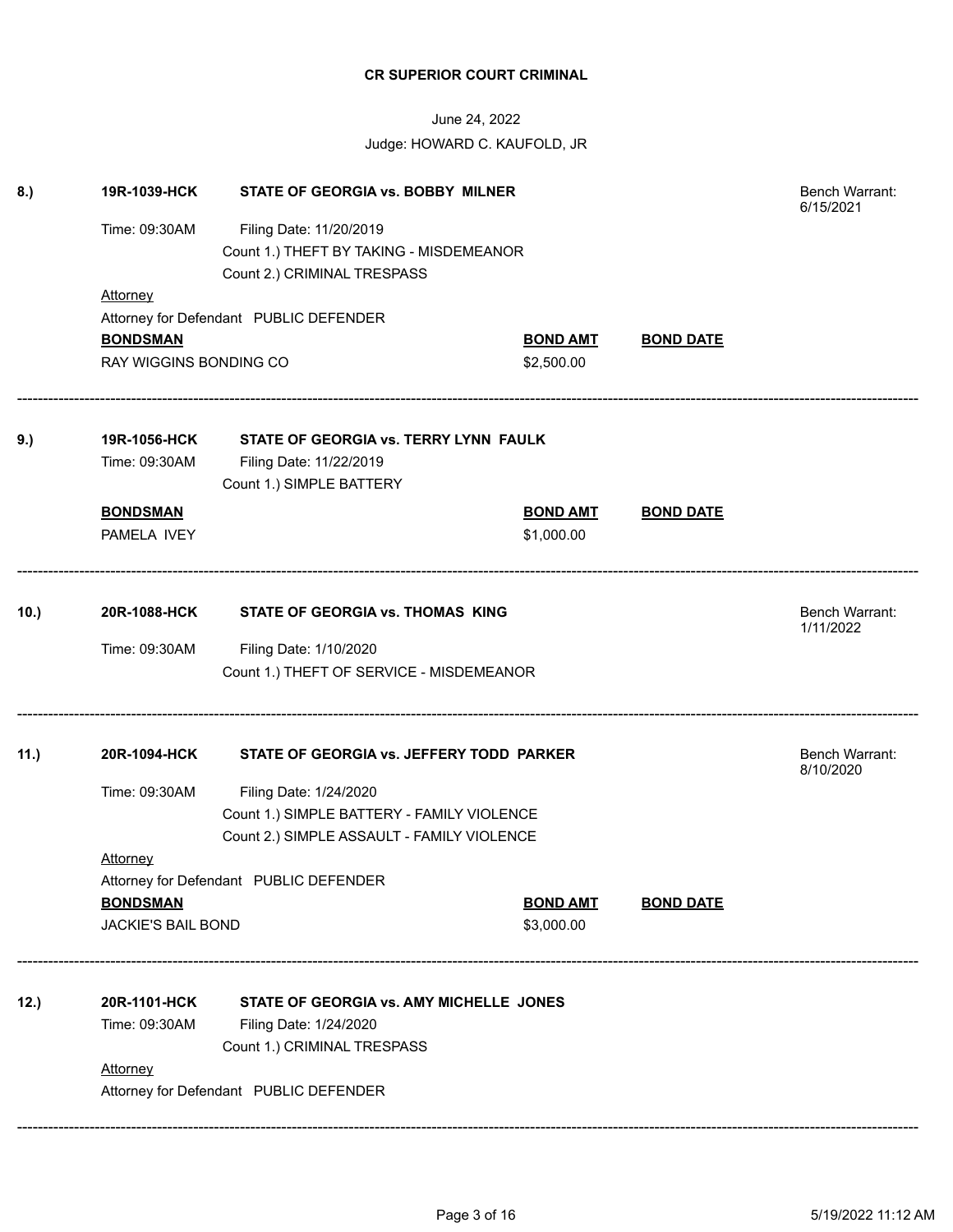| June 24, 2022<br>Judge: HOWARD C. KAUFOLD, JR |                               |                                                                                                  |                 |                  |                             |
|-----------------------------------------------|-------------------------------|--------------------------------------------------------------------------------------------------|-----------------|------------------|-----------------------------|
| 13.                                           | 20R-1102-HCK<br>Time: 09:30AM | STATE OF GEORGIA vs. AMY MICHELLE JONES<br>Filing Date: 1/24/2020<br>Count 1.) CRIMINAL TRESPASS |                 |                  |                             |
|                                               | Attorney                      |                                                                                                  |                 |                  |                             |
|                                               | Attorney PUBLIC DEFENDER      | Attorney for Defendant PUBLIC DEFENDER                                                           |                 |                  |                             |
|                                               | <b>BONDSMAN</b>               |                                                                                                  | <b>BOND AMT</b> | <b>BOND DATE</b> |                             |
|                                               | <b>JACKIE'S BAIL BOND</b>     |                                                                                                  | \$1,000.00      |                  |                             |
| 14.)                                          | 20R-1105-HCK                  | STATE OF GEORGIA vs. TYRONE CLARENCE FACISON                                                     |                 |                  | Bench Warrant:<br>8/10/2020 |
|                                               | Time: 09:30AM                 | Filing Date: 1/24/2020                                                                           |                 |                  |                             |
|                                               |                               | Count 1.) SIMPLE BATTERY                                                                         |                 |                  |                             |
|                                               | <b>Attorney</b>               |                                                                                                  |                 |                  |                             |
|                                               |                               | Attorney for Defendant PUBLIC DEFENDER                                                           |                 |                  |                             |
|                                               | <b>BONDSMAN</b>               |                                                                                                  | <b>BOND AMT</b> | <b>BOND DATE</b> |                             |
|                                               | <b>JACKIE'S BAIL BOND</b>     |                                                                                                  | \$2,000.00      |                  |                             |
| 15.)                                          | 20R-1121-HCK                  | STATE OF GEORGIA vs. AMY BROWN                                                                   |                 |                  | Bench Warrant:<br>8/10/2020 |
|                                               | Time: 09:30AM                 | Filing Date: 1/27/2020                                                                           |                 |                  |                             |
|                                               |                               | Count 1.) DEPOSIT ACCOUNT FRAUD LESS THAN<br>\$1,499                                             |                 |                  |                             |
| 16.)                                          | 20R-1124-HCK                  | STATE OF GEORGIA vs. CHARLES HENRY DAVIS JR                                                      |                 |                  |                             |
|                                               | Time: 09:30AM                 | Filing Date: 1/27/2020                                                                           |                 |                  |                             |
|                                               |                               | Count 1.) DRIVING WHILE LICENSE SUSPENDED OR<br><b>REVOKED</b>                                   |                 |                  |                             |
|                                               |                               | Count 2.) FLEEING OR ATTEMPTING TO ELUDE A<br>POLICE OFFICER                                     |                 |                  |                             |
|                                               |                               | Count 3.) RECKLESS DRIVING                                                                       |                 |                  |                             |
|                                               |                               |                                                                                                  |                 |                  |                             |
|                                               |                               | Count 4.) OBSTRUCTION OF OFFICERS-MISD                                                           |                 |                  |                             |
|                                               |                               | Count 5.) HEADLIGHTS                                                                             |                 |                  |                             |
|                                               | Attorney                      | Attorney for Defendant PUBLIC DEFENDER                                                           |                 |                  |                             |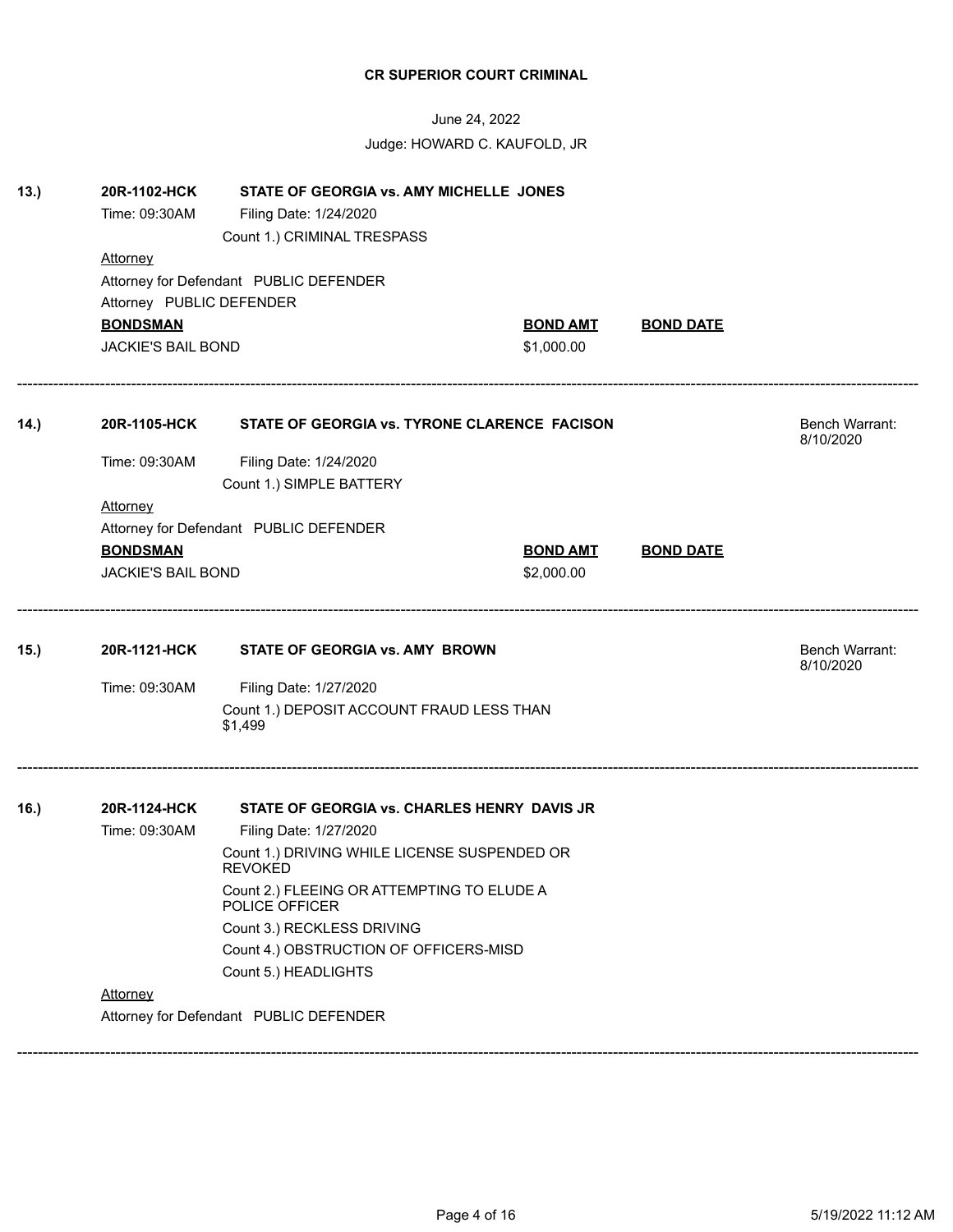| 17.) | 20R-1147-HCK              | STATE OF GEORGIA vs. CHARLES LOUIS IMEL JR                             |                 |                  |  |
|------|---------------------------|------------------------------------------------------------------------|-----------------|------------------|--|
|      | Time: 09:30AM             | Filing Date: 2/17/2020                                                 |                 |                  |  |
|      |                           | Count 1.) ENTERING AUTO                                                |                 |                  |  |
|      |                           | Count 2.) THEFT BY TAKING - MISDEMEANOR                                |                 |                  |  |
|      | <b>BONDSMAN</b>           |                                                                        | <b>BOND AMT</b> | <b>BOND DATE</b> |  |
|      | <b>JACKIE'S BAIL BOND</b> |                                                                        | \$3,500.00      |                  |  |
| 18.  | 20R-1155-HCK              | STATE OF GEORGIA vs. MACK ANTONIO WREASE                               |                 |                  |  |
|      | Time: 09:30AM             | Filing Date: 2/17/2020                                                 |                 |                  |  |
|      |                           | Count 1.) INTERFERENCE WITH GOVERNMENT<br>PROPERTY - FELONY            |                 |                  |  |
|      |                           | Count 2.) OBSTRUCTION OF LAW ENFORCEMENT<br>OFFICER WHEN ENGAGE        |                 |                  |  |
|      |                           | Count 3.) OBSTRUCTION OF LAW ENFORCEMENT<br>OFFICER WHEN ENGAGE        |                 |                  |  |
|      |                           | Count 4.) SIMPLE ASSAULT                                               |                 |                  |  |
|      |                           | Count 5.) CRIMINAL TRESPASS                                            |                 |                  |  |
|      |                           | Count 6.) DISORDERLY CONDUCT                                           |                 |                  |  |
|      | <b>Attorney</b>           |                                                                        |                 |                  |  |
|      |                           | Attorney for Defendant PUBLIC DEFENDER                                 |                 |                  |  |
| 19.  | 20R-1174-HCK              | STATE OF GEORGIA vs. DEANNA DEZRAY CRENSHAW                            |                 |                  |  |
|      | Time: 09:30AM             | Filing Date: 2/17/2020                                                 |                 |                  |  |
|      |                           | Count 2.) POSSESSION OF METHAMPHETAMINE WITH<br><b>INTENT TO DISTR</b> |                 |                  |  |
|      |                           | Count 3.) POSSESSION AND USE OF DRUG RELATED<br><b>OBJECTS</b>         |                 |                  |  |
|      | Attorney                  |                                                                        |                 |                  |  |
|      |                           | Attorney for Defendant TODD A HARDING                                  |                 |                  |  |
|      |                           | CoDefendant: TOMMIE RANDOLPH BURNS                                     |                 |                  |  |
|      |                           | CoDefendant: KATIE DANIELLE MERRITT                                    |                 |                  |  |
|      |                           |                                                                        |                 |                  |  |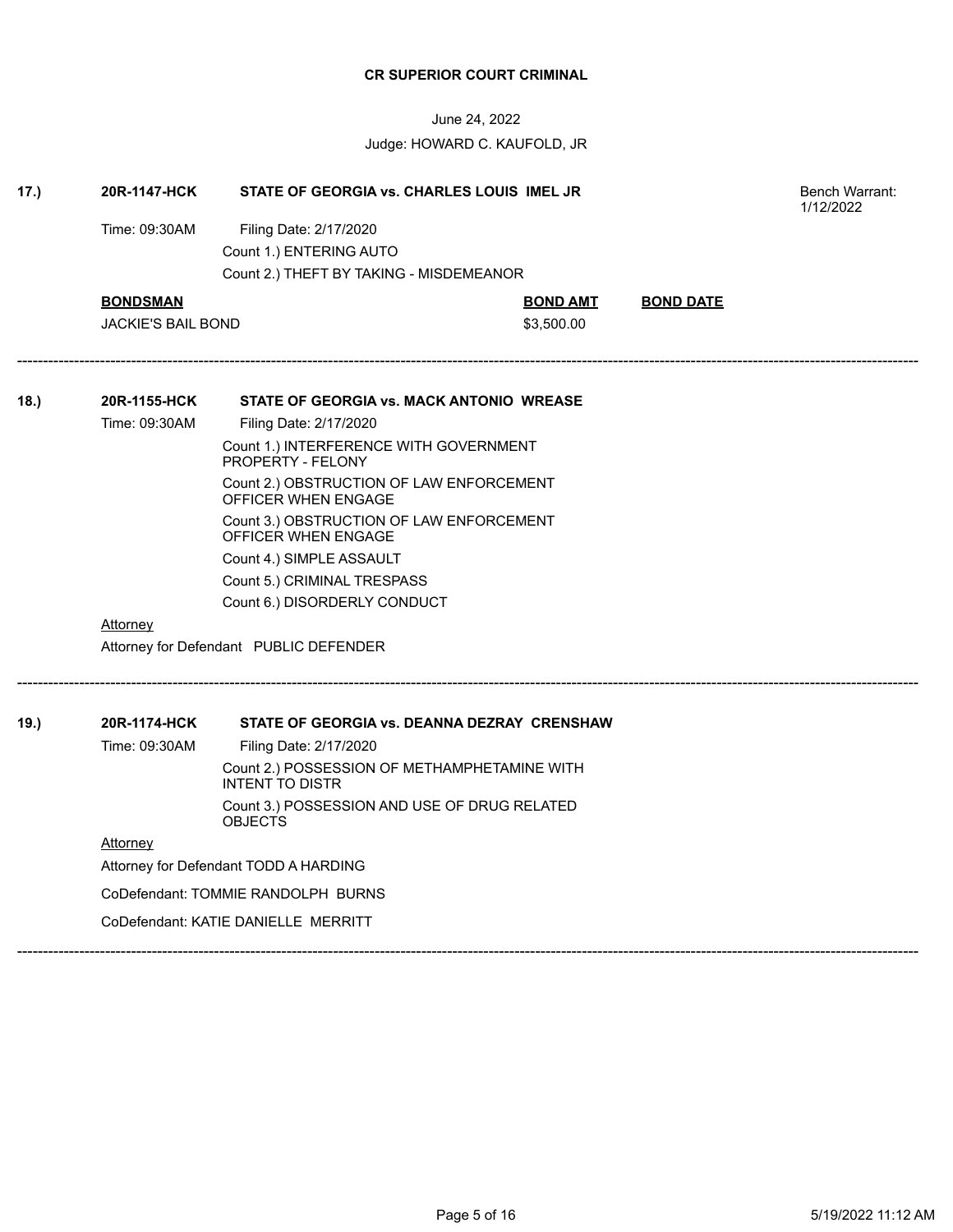| 20.) | STATE OF GEORGIA vs. KATIE DANIELLE MERRITT<br>20R-1174-HCK |                                                                |                 |                  |                             |
|------|-------------------------------------------------------------|----------------------------------------------------------------|-----------------|------------------|-----------------------------|
|      | Time: 09:30AM                                               | Filing Date: 2/17/2020                                         |                 |                  |                             |
|      |                                                             |                                                                |                 |                  |                             |
|      |                                                             | Count 3.) POSSESSION AND USE OF DRUG RELATED<br><b>OBJECTS</b> |                 |                  |                             |
|      | <b>Attorney</b>                                             |                                                                |                 |                  |                             |
|      |                                                             | Attorney for Defendant PUBLIC DEFENDER                         |                 |                  |                             |
|      | <b>BONDSMAN</b>                                             |                                                                | <b>BOND AMT</b> | <b>BOND DATE</b> |                             |
|      | <b>LARKEY BARNES</b>                                        |                                                                | \$10,000.00     |                  |                             |
|      |                                                             | CoDefendant: TOMMIE RANDOLPH BURNS                             |                 |                  |                             |
|      |                                                             | CoDefendant: DEANNA DEZRAY CRENSHAW                            |                 |                  |                             |
| 21.) | 20R-1183-HCK                                                | STATE OF GEORGIA vs. JANET GROVER MCGHEE                       |                 |                  |                             |
|      | Time: 09:30AM                                               | Filing Date: 2/17/2020                                         |                 |                  |                             |
|      |                                                             | Count 1.) THEFT BY DECEPTION - FELONY                          |                 |                  |                             |
|      | <b>Attorney</b>                                             |                                                                |                 |                  |                             |
|      |                                                             | Attorney for Defendant JONES AND OLIVER PC                     |                 |                  |                             |
|      | <b>BONDSMAN</b>                                             |                                                                | <b>BOND AMT</b> | <b>BOND DATE</b> |                             |
|      | <b>JAMES MCGHEE</b>                                         |                                                                | \$3,000.00      |                  |                             |
| 22.) | 20R-1206-HCK                                                | STATE OF GEORGIA vs. JENNIFER LEIGH HODGE                      |                 |                  | Bench Warrant:<br>1/11/2022 |
|      | Time: 09:30AM                                               | Filing Date: 2/17/2020                                         |                 |                  |                             |
|      |                                                             | Count 1.) POSSESSION OF A SCHEDULE IV<br>CONTROLLED SUBSTANCE  |                 |                  |                             |
|      |                                                             | Count 2.) POSSESSION OF METHAMPHETAMINE                        |                 |                  |                             |
|      |                                                             | Count 3.) THEFT BY RECEIVING STOLEN PROPERTY-<br><b>FELONY</b> |                 |                  |                             |
|      | Attorney                                                    |                                                                |                 |                  |                             |
|      |                                                             | Attorney for Defendant PUBLIC DEFENDER                         |                 |                  |                             |
|      | <b>BONDSMAN</b>                                             |                                                                | <b>BOND AMT</b> | <b>BOND DATE</b> |                             |
|      | DONNA BARCLAY                                               |                                                                | \$10,000.00     |                  |                             |
|      |                                                             | CoDefendant: SCARLETT MICHELLE WIGGINS                         |                 |                  |                             |
|      |                                                             |                                                                |                 |                  |                             |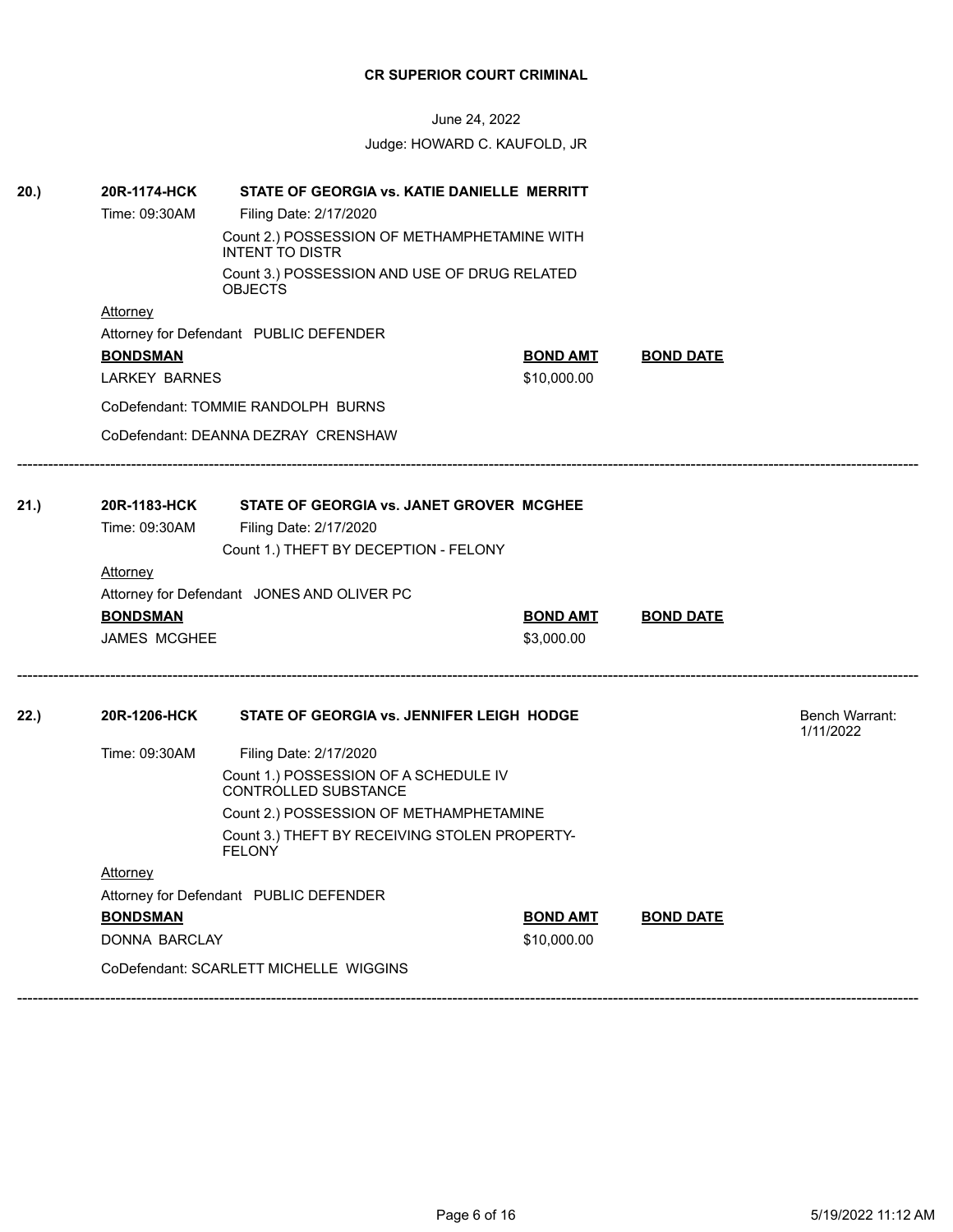| 23.) | 20R-1206-HCK<br>STATE OF GEORGIA vs. SCARLETT MICHELLE WIGGINS |                                                                      |                 |                  |  |  |
|------|----------------------------------------------------------------|----------------------------------------------------------------------|-----------------|------------------|--|--|
|      | Time: 09:30AM                                                  | Filing Date: 2/17/2020                                               |                 |                  |  |  |
|      |                                                                | Count 4.) THEFT BY RECEIVING STOLEN PROPERTY -<br><b>MISDEMEANOR</b> |                 |                  |  |  |
|      | <b>BONDSMAN</b>                                                |                                                                      | <b>BOND AMT</b> | <b>BOND DATE</b> |  |  |
|      | RAY WIGGINS BONDING CO                                         |                                                                      | \$1,000.00      |                  |  |  |
|      |                                                                | CoDefendant: JENNIFER LEIGH HODGE                                    |                 |                  |  |  |
| 24.) | 20R-1216-HCK                                                   | STATE OF GEORGIA vs. LEONARD LEE HODGE                               |                 |                  |  |  |
|      | Time: 09:30AM                                                  | Filing Date: 2/17/2020                                               |                 |                  |  |  |
|      |                                                                | Count 1.) THEFT BY SHOPLIFTING - FELONY                              |                 |                  |  |  |
|      | <b>Attorney</b>                                                |                                                                      |                 |                  |  |  |
|      |                                                                | Attorney for Defendant PUBLIC DEFENDER                               |                 |                  |  |  |
|      | <b>BONDSMAN</b>                                                |                                                                      | <b>BOND AMT</b> | <b>BOND DATE</b> |  |  |
|      | <b>JACKIE'S BAIL BOND</b>                                      |                                                                      |                 |                  |  |  |
| 25.) | 20R-1254-HCK<br><b>STATE OF GEORGIA vs. CATHLEEN PRICE</b>     |                                                                      |                 |                  |  |  |
|      | Time: 09:30AM                                                  | Filing Date: 3/16/2020                                               |                 |                  |  |  |
|      |                                                                | Count 1.) PETITION FOR ADJUDICATION                                  |                 |                  |  |  |
|      |                                                                |                                                                      |                 |                  |  |  |
| 26.) | 20R-1289-HCK                                                   | STATE OF GEORGIA vs. JUSTIN BLAKE HORNE                              |                 |                  |  |  |
|      | Time: 09:30AM                                                  | Filing Date: 6/15/2020                                               |                 |                  |  |  |
|      |                                                                | Count 1.) THEFT OF SERVICE - MISDEMEANOR                             |                 |                  |  |  |
|      | <b>Attorney</b>                                                |                                                                      |                 |                  |  |  |
|      |                                                                | Attorney for Defendant PUBLIC DEFENDER                               |                 |                  |  |  |
|      | <b>BONDSMAN</b>                                                |                                                                      | <b>BOND AMT</b> | <b>BOND DATE</b> |  |  |
|      | DANNY KIRKLEY                                                  |                                                                      | \$1,000.00      |                  |  |  |
|      |                                                                | CoDefendant: AMANDA KYLE NEWMAN                                      |                 |                  |  |  |
| 27.) | 20R-1289-HCK                                                   | STATE OF GEORGIA vs. AMANDA KYLE NEWMAN                              |                 |                  |  |  |
|      | Time: 09:30AM                                                  | Filing Date: 6/15/2020                                               |                 |                  |  |  |
|      |                                                                | Count 1.) THEFT OF SERVICE - MISDEMEANOR                             |                 |                  |  |  |
|      | Attorney                                                       |                                                                      |                 |                  |  |  |
|      |                                                                | Attorney for Defendant PUBLIC DEFENDER                               |                 |                  |  |  |
|      | <b>BONDSMAN</b>                                                |                                                                      | <b>BOND AMT</b> | <b>BOND DATE</b> |  |  |
|      | DANNY KIRKLEY                                                  |                                                                      | \$1,000.00      |                  |  |  |
|      |                                                                | CoDefendant: JUSTIN BLAKE HORNE                                      |                 |                  |  |  |
|      |                                                                |                                                                      |                 |                  |  |  |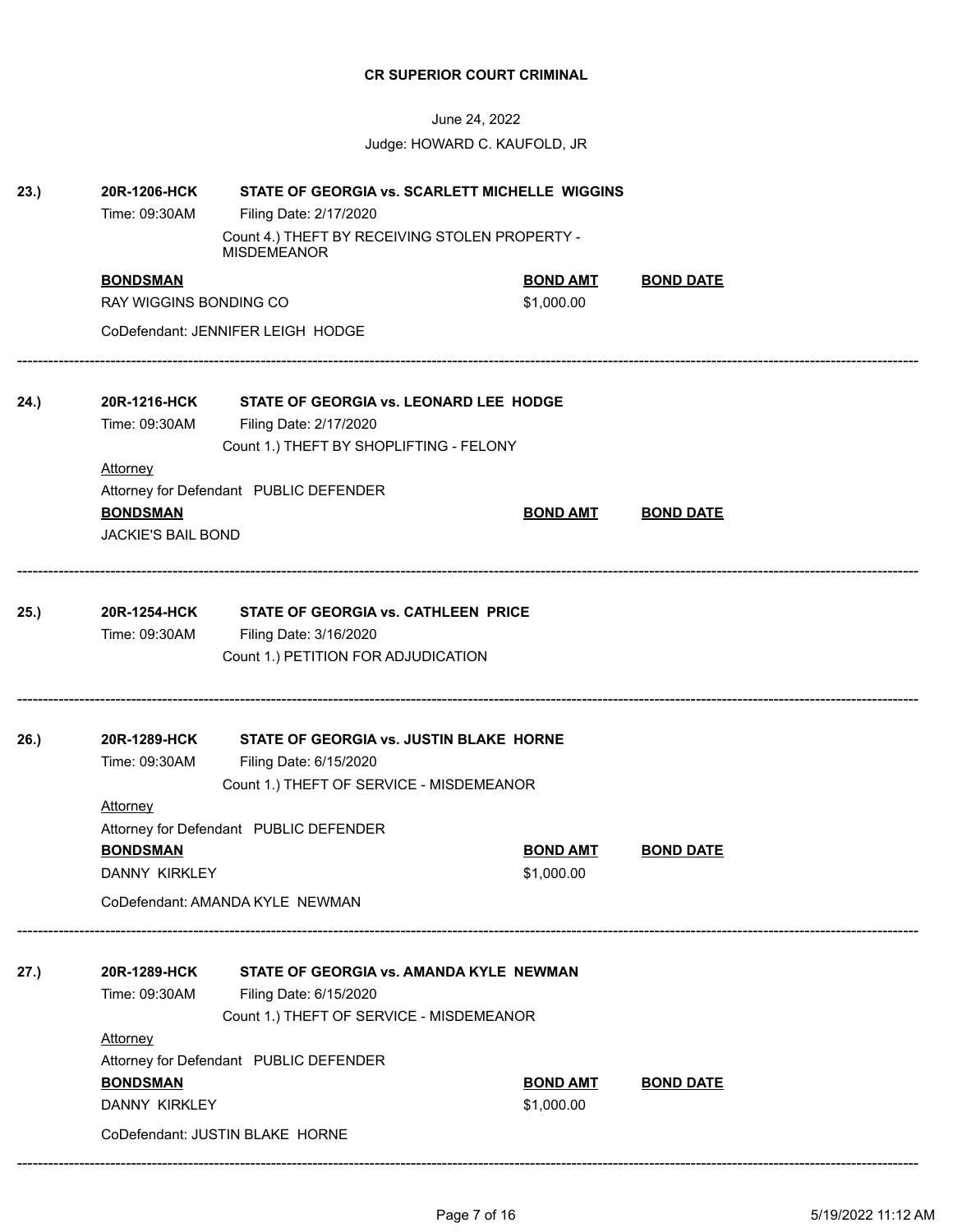| 28.) | 20R-1366-HCK<br>STATE OF GEORGIA vs. TARA ALEXIS HAMM    |                                                                |                 |                  | Bench Warrant:<br>1/11/2022 |
|------|----------------------------------------------------------|----------------------------------------------------------------|-----------------|------------------|-----------------------------|
|      | Time: 09:30AM                                            |                                                                |                 |                  |                             |
|      |                                                          | Count 1.) THEFT BY SHOPLIFTING - MISDEMEANOR                   |                 |                  |                             |
|      | Attorney                                                 |                                                                |                 |                  |                             |
|      |                                                          | Attorney for Defendant PUBLIC DEFENDER                         |                 |                  |                             |
|      | <b>BONDSMAN</b>                                          |                                                                | <b>BOND AMT</b> | <b>BOND DATE</b> |                             |
|      | RAY WIGGINS BONDING CO                                   |                                                                | \$1,000.00      |                  |                             |
| 29.) | 20R-1374-HCK                                             | STATE OF GEORGIA vs. ROBTAVIAN WEST                            |                 |                  |                             |
|      | Time: 09:30AM                                            | Filing Date: 9/23/2020                                         |                 |                  |                             |
|      |                                                          | Count 1.) SIMPLE BATTERY - FAMILY VIOLENCE                     |                 |                  |                             |
|      | <b>Attorney</b>                                          |                                                                |                 |                  |                             |
|      |                                                          | Attorney for Defendant PUBLIC DEFENDER                         |                 |                  |                             |
|      | <b>BONDSMAN</b>                                          |                                                                | <b>BOND AMT</b> | <b>BOND DATE</b> |                             |
|      | <b>JACKIE'S BAIL BOND</b>                                |                                                                | \$0.00          |                  |                             |
|      |                                                          |                                                                |                 |                  |                             |
| 30.) |                                                          | 20R-1377-HCK STATE OF GEORGIA vs. FELETA LATONYA TUFF          |                 |                  | Bench Warrant:<br>1/11/2022 |
|      | Time: 09:30AM                                            | Filing Date: 9/23/2020                                         |                 |                  |                             |
|      |                                                          | Count 1.) OPEN CONTAINER VIOLATION                             |                 |                  |                             |
|      | <b>Attorney</b>                                          |                                                                |                 |                  |                             |
|      |                                                          | Attorney for Defendant PUBLIC DEFENDER                         |                 |                  |                             |
|      |                                                          |                                                                |                 |                  |                             |
| 31.  | 20R-1394-HCK                                             | STATE OF GEORGIA vs. SHANNON AUTUMN THOMPSON                   |                 |                  |                             |
|      | Time: 09:30AM                                            | Filing Date: 10/8/2020                                         |                 |                  |                             |
|      |                                                          | Count 1.) POSSESSION AND USE OF DRUG RELATED<br><b>OBJECTS</b> |                 |                  |                             |
|      | Attorney                                                 |                                                                |                 |                  |                             |
|      |                                                          | Attorney for Defendant PUBLIC DEFENDER                         |                 |                  |                             |
|      | <b>BONDSMAN</b>                                          |                                                                | <b>BOND AMT</b> | <b>BOND DATE</b> |                             |
|      | <b>JC THOMPSON</b>                                       |                                                                | \$50.00         |                  |                             |
| 32.) | 20R-1421-HCK<br>STATE OF GEORGIA vs. FELETA LATONYA TUFF |                                                                |                 | Bench Warrant:   |                             |
|      |                                                          |                                                                |                 |                  | 1/11/2022                   |
|      | Time: 09:30AM                                            | Filing Date: 10/12/2020                                        |                 |                  |                             |
|      |                                                          | Count 1.) SIMPLE BATTERY                                       |                 |                  |                             |
|      | <b>Attorney</b>                                          |                                                                |                 |                  |                             |
|      | Attorney for Defendant PUBLIC DEFENDER                   |                                                                |                 |                  |                             |
|      |                                                          |                                                                |                 |                  |                             |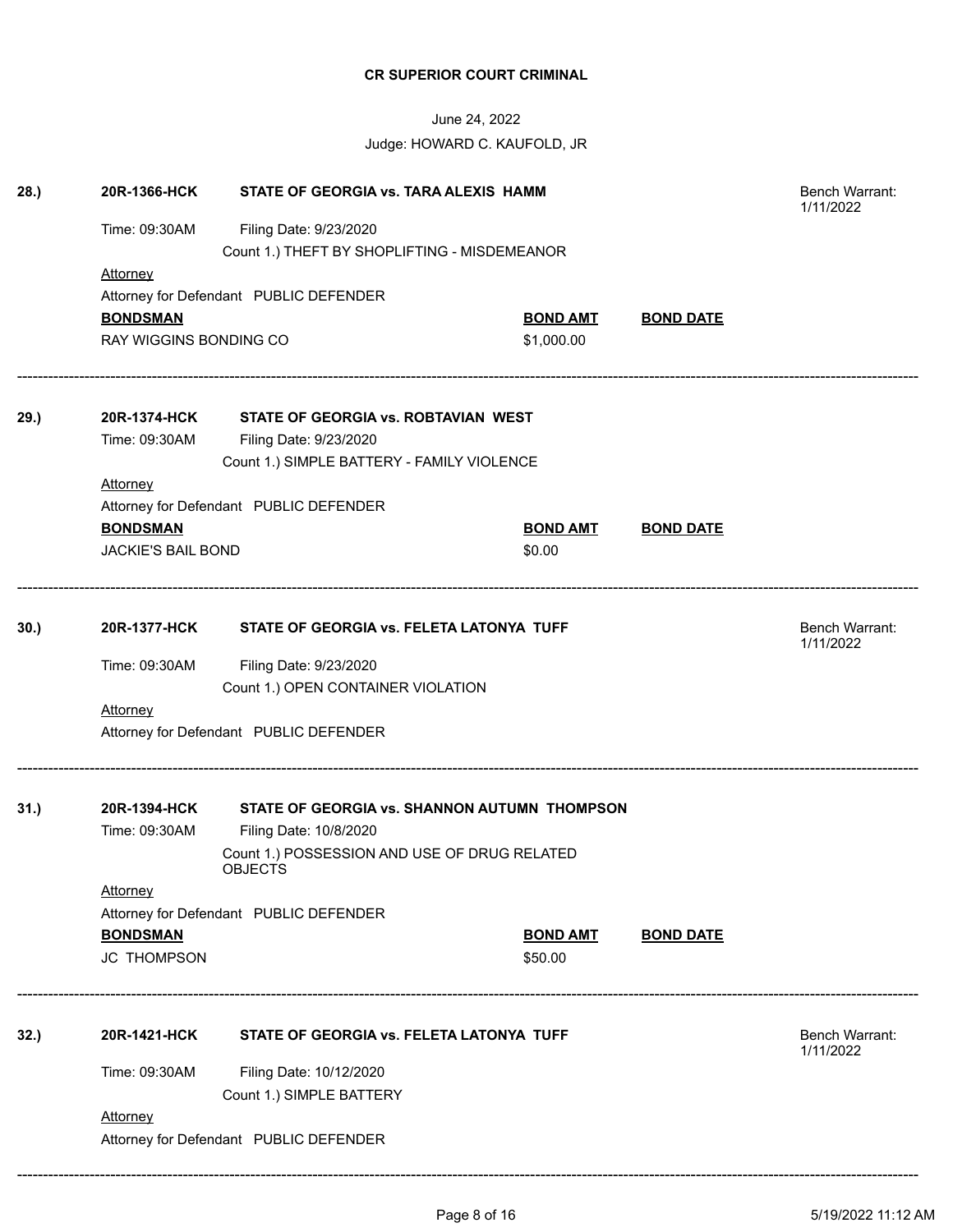June 24, 2022 Judge: HOWARD C. KAUFOLD, JR

| 33.) | 20R-1455-HCK<br>STATE OF GEORGIA vs. JACQUEZ DECALVIN REDMON<br>Time: 09:30AM<br>Filing Date: 12/1/2020<br>Count 1.) AGGRAVATED STALKING<br>Count 2.) POSSESSION AND USE OF DRUG RELATED<br><b>OBJECTS</b> |                                                                        |                 |                  |                                    |  |  |
|------|------------------------------------------------------------------------------------------------------------------------------------------------------------------------------------------------------------|------------------------------------------------------------------------|-----------------|------------------|------------------------------------|--|--|
|      | Attorney                                                                                                                                                                                                   |                                                                        |                 |                  |                                    |  |  |
|      | Attorney PUBLIC DEFENDER                                                                                                                                                                                   |                                                                        |                 |                  |                                    |  |  |
|      | <b>BONDSMAN</b>                                                                                                                                                                                            |                                                                        | <b>BOND AMT</b> | <b>BOND DATE</b> |                                    |  |  |
|      | <b>RAY WIGGINS BONDING CO</b>                                                                                                                                                                              |                                                                        | \$20,000.00     |                  |                                    |  |  |
| 34.) | 20R-1486-HCK                                                                                                                                                                                               | STATE OF GEORGIA vs. OSCAR LAWRENCE LONG JR                            |                 |                  | <b>Bench Warrant:</b><br>1/11/2022 |  |  |
|      | Time: 09:30AM                                                                                                                                                                                              | Filing Date: 12/1/2020                                                 |                 |                  |                                    |  |  |
|      |                                                                                                                                                                                                            | Count 1.) POSSESSION OF METHAMPHETAMINE WITH<br><b>INTENT TO DISTR</b> |                 |                  |                                    |  |  |
|      |                                                                                                                                                                                                            | Count 2.) D.U.I. DRUGS                                                 |                 |                  |                                    |  |  |
|      |                                                                                                                                                                                                            |                                                                        |                 |                  |                                    |  |  |
|      |                                                                                                                                                                                                            | Count 4.) FLEEING/ATTEMPTING ELUDE AN OFFICER<br><b>FOR FELONY</b>     |                 |                  |                                    |  |  |
|      |                                                                                                                                                                                                            | Count 5.) POSSESSION AND USE OF DRUG RELATED<br><b>OBJECTS</b>         |                 |                  |                                    |  |  |
|      | Attorney                                                                                                                                                                                                   |                                                                        |                 |                  |                                    |  |  |
|      | Attorney PUBLIC DEFENDER                                                                                                                                                                                   |                                                                        |                 |                  |                                    |  |  |
|      | <b>BONDSMAN</b>                                                                                                                                                                                            |                                                                        | <b>BOND AMT</b> | <b>BOND DATE</b> |                                    |  |  |
|      | <b>JACKIE'S BAIL BOND</b>                                                                                                                                                                                  |                                                                        | \$15,000.00     |                  |                                    |  |  |
| 35.) | 20R-1495-HCK                                                                                                                                                                                               | STATE OF GEORGIA vs. JERRY LEE JACKSON JR                              |                 |                  |                                    |  |  |
|      | Time: 09:30AM                                                                                                                                                                                              | Filing Date: 12/1/2020                                                 |                 |                  |                                    |  |  |
|      |                                                                                                                                                                                                            | Count 1.) AGGRAVATED BATTERY                                           |                 |                  |                                    |  |  |
|      |                                                                                                                                                                                                            | Count 2.) RIOT IN PENAL INSTITUTION                                    |                 |                  |                                    |  |  |
|      |                                                                                                                                                                                                            | Count 3.) BATTERY-MISD                                                 |                 |                  |                                    |  |  |
|      | Attorney                                                                                                                                                                                                   |                                                                        |                 |                  |                                    |  |  |
|      | Attorney PUBLIC DEFENDER                                                                                                                                                                                   |                                                                        |                 |                  |                                    |  |  |
|      |                                                                                                                                                                                                            |                                                                        |                 |                  |                                    |  |  |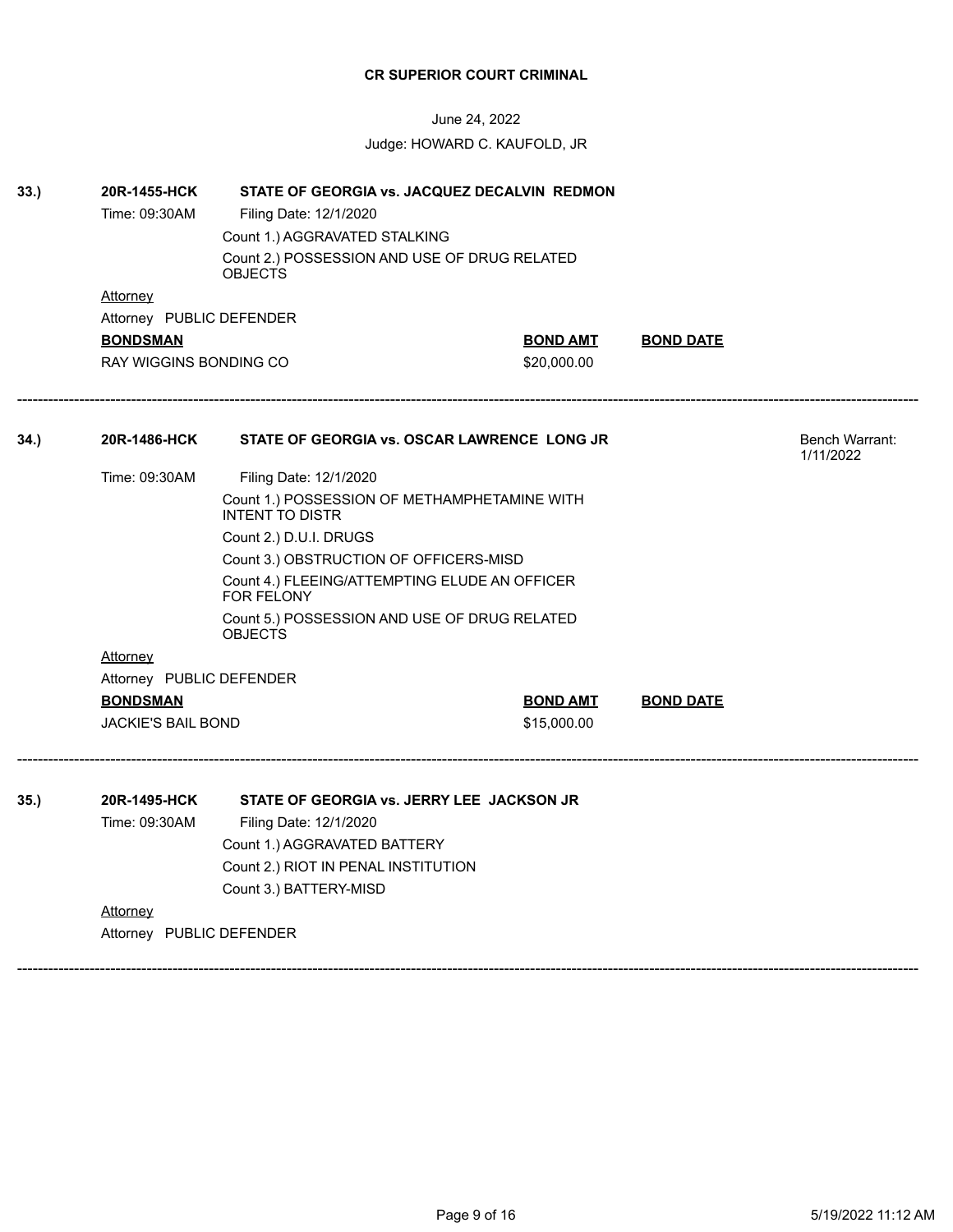June 24, 2022 Judge: HOWARD C. KAUFOLD, JR

**36.) 20R-1499-HCK STATE OF GEORGIA vs. THOMAS DESHAWN PAYNE**

|      | Time: 09:30AM                          | Filing Date: 12/1/2020                                                 |                 |                  |  |  |  |
|------|----------------------------------------|------------------------------------------------------------------------|-----------------|------------------|--|--|--|
|      |                                        | Count 1.) TRAFFIC IN COCAINE/MARIJ/ILLEGAL<br><b>DRUGS</b>             |                 |                  |  |  |  |
|      |                                        | Count 2.) POSSESSION/MFG/DIST/ETC OF<br><b>MARIJUANA</b>               |                 |                  |  |  |  |
|      |                                        | Count 3.) POSSESSION OF A SCHEDULE III, IV OR V<br><b>CONTROLLED S</b> |                 |                  |  |  |  |
|      |                                        | Count 4.) POSSESSION OF A SCHEDULE II<br><b>CONTROLLED SUBSTANCE</b>   |                 |                  |  |  |  |
|      |                                        | Count 5.) POSSESSION OF A SCHEDULE I OR II<br><b>CONTROLLED SUBSTA</b> |                 |                  |  |  |  |
|      |                                        | Count 6.) POSS OF FIREARM/KNIFE DURING CRIME/<br><b>ATTEMPT CRIME</b>  |                 |                  |  |  |  |
|      | <b>Attorney</b>                        |                                                                        |                 |                  |  |  |  |
|      | Attorney PUBLIC DEFENDER               |                                                                        |                 |                  |  |  |  |
|      | Attorney PUBLIC DEFENDER               |                                                                        |                 |                  |  |  |  |
|      | <b>BONDSMAN</b>                        |                                                                        | <b>BOND AMT</b> | <b>BOND DATE</b> |  |  |  |
|      | <b>HOLTON BONDING</b>                  |                                                                        | \$25,000.00     |                  |  |  |  |
| 37.) | 20R-1512-HCK                           |                                                                        |                 |                  |  |  |  |
|      | Time: 09:30AM                          | STATE OF GEORGIA vs. THOMAS ANDREW WHITTLE<br>Filing Date: 12/1/2020   |                 |                  |  |  |  |
|      | Count 1.) TERRORISTIC THREATS AND ACTS |                                                                        |                 |                  |  |  |  |
|      |                                        | Count 2.) TERRORISTIC THREATS AND ACTS                                 |                 |                  |  |  |  |
|      |                                        | Count 3.) TERRORISTIC THREATS AND ACTS                                 |                 |                  |  |  |  |
|      |                                        | Count 4.) TERRORISTIC THREATS AND ACTS                                 |                 |                  |  |  |  |
|      |                                        | Count 5.) CRIMINAL TRESPASS                                            |                 |                  |  |  |  |
|      | <b>Attorney</b>                        |                                                                        |                 |                  |  |  |  |
|      | Attorney PUBLIC DEFENDER               |                                                                        |                 |                  |  |  |  |
|      |                                        |                                                                        |                 |                  |  |  |  |
| 38.  | 20R-1517-HCK                           | STATE OF GEORGIA vs. THOMAS ANDREW WHITTLE                             |                 |                  |  |  |  |
|      | Time: 09:30AM                          | Filing Date: 12/1/2020                                                 |                 |                  |  |  |  |
|      |                                        | Count 1.) AGGRAVATED ASSAULT                                           |                 |                  |  |  |  |
|      |                                        | Count 2.) CRIMINAL DAMAGE TO PROPERTY IN THE<br><b>SECOND DEGREE</b>   |                 |                  |  |  |  |
|      |                                        | Count 3.) BATTERY-MISD                                                 |                 |                  |  |  |  |
|      | Attorney                               |                                                                        |                 |                  |  |  |  |
|      | Attorney PUBLIC DEFENDER               |                                                                        |                 |                  |  |  |  |
|      | <b>BONDSMAN</b>                        |                                                                        | <b>BOND AMT</b> | <b>BOND DATE</b> |  |  |  |
|      | JONATHAN MCELHANEY                     |                                                                        | \$4,000.00      |                  |  |  |  |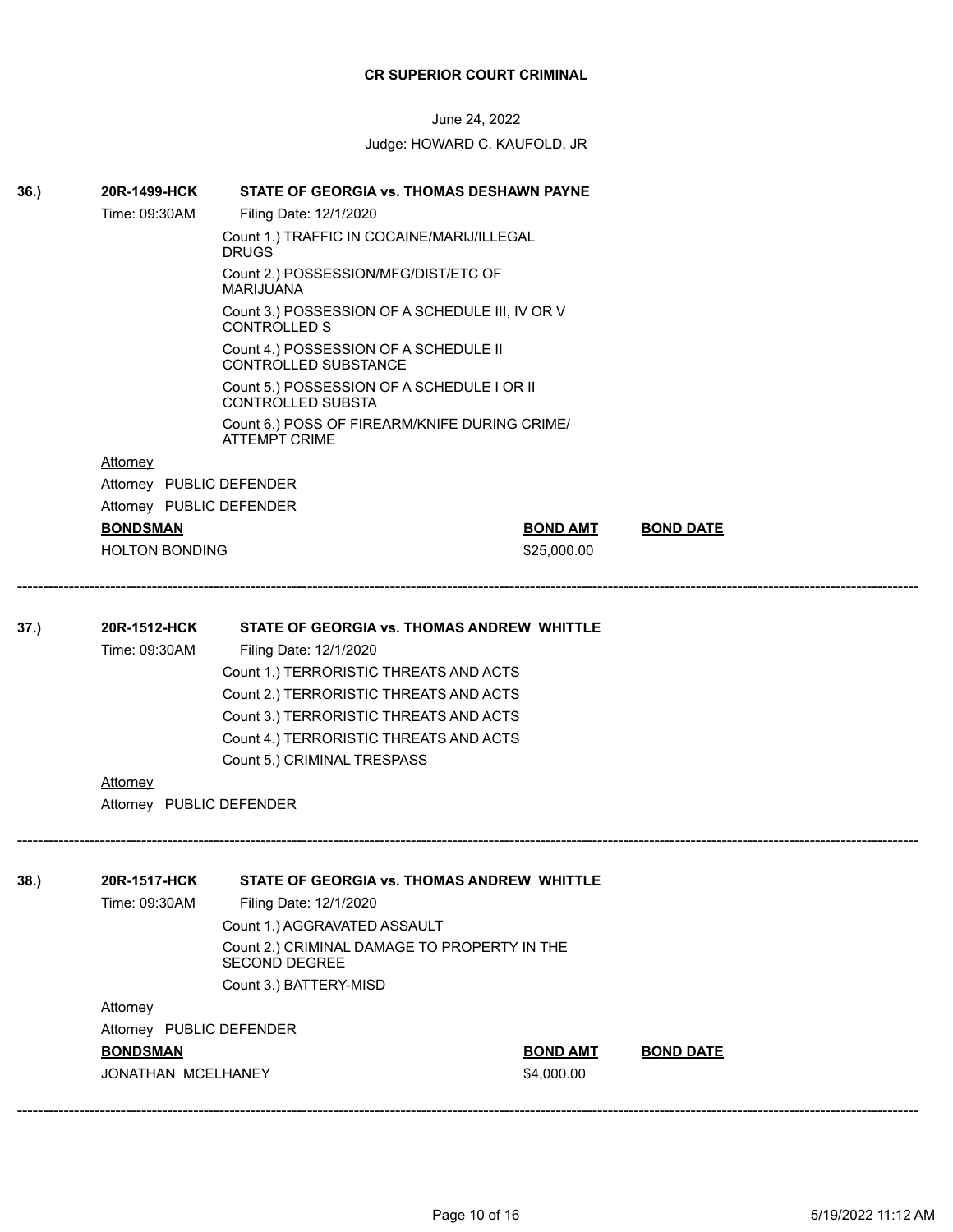June 24, 2022 Judge: HOWARD C. KAUFOLD, JR

------------------------------------------------------------------------------------------------------------------------------------------------------------------------------

------------------------------------------------------------------------------------------------------------------------------------------------------------------------------

### **39.) 20R-1531-HCK STATE OF GEORGIA vs. RODERICK LADARIUS WELLS**

Time: 09:30AM Filing Date: 12/8/2020

Count 1.) THEFT BY SHOPLIFTING - MISDEMEANOR

### **Attorney**

Attorney PUBLIC DEFENDER

**BONDSMAN BOND AMT BOND DATE**

, JACKIE'S BAIL BOND \$1,000.00

CoDefendant: TAMARIA LASHAYE WARD

### **40.) 20R-1536-HCK STATE OF GEORGIA vs. LESTER BECTON**

Time: 09:30AM Filing Date: 12/1/2020

Count 1.) POSS OF PROHIBITED ITEMS BY INMATE Count 2.) SEXUALLY EXLICIT CONDUCT OF MINOR O.C.G.A. 16-12-1

### Attorney

Attorney PUBLIC DEFENDER

# **41.) 20R-1542-HCK STATE OF GEORGIA vs. DAMIEN DAVID WALKER** Time: 09:30AM Filing Date: 12/1/2020 Count 1.) POSSESSION OF COCAINE Count 2.) POSSESSION/MFG/DIST/ETC OF MARIJUANA Count 3.) CROSSING THE GUARD LINE WITH CONTRABAND Count 4.) RECEIPT, POSSESSION OR TRANSFER OF FIREARM BY CON Count 5.) POSS OF FIREARM/KNIFE DURING CRIME/ ATTEMPT CRIME Count 7.) D.U.I. DRUGS Count 8.) HIT&RUN Count 9.) FLEEING OR ATTEMPTING TO ELUDE A POLICE OFFICER Count 10.) SPEEDING Count 11.) ENDANGERING A CHILD BY DRIVING UNDER THE INFLUENCE Count 12.) RECKLESS CONDUCT Count 13.) RECKLESS DRIVING Count 14.) DRIVING ON WRONG SIDE OF ROAD Attorney

Attorney for Defendant DONIA WANNA Attorney CHRISTOPHER GORDON

RAY WIGGINS BONDING CO \$24,999.00

**BONDSMAN BOND AMT BOND DATE**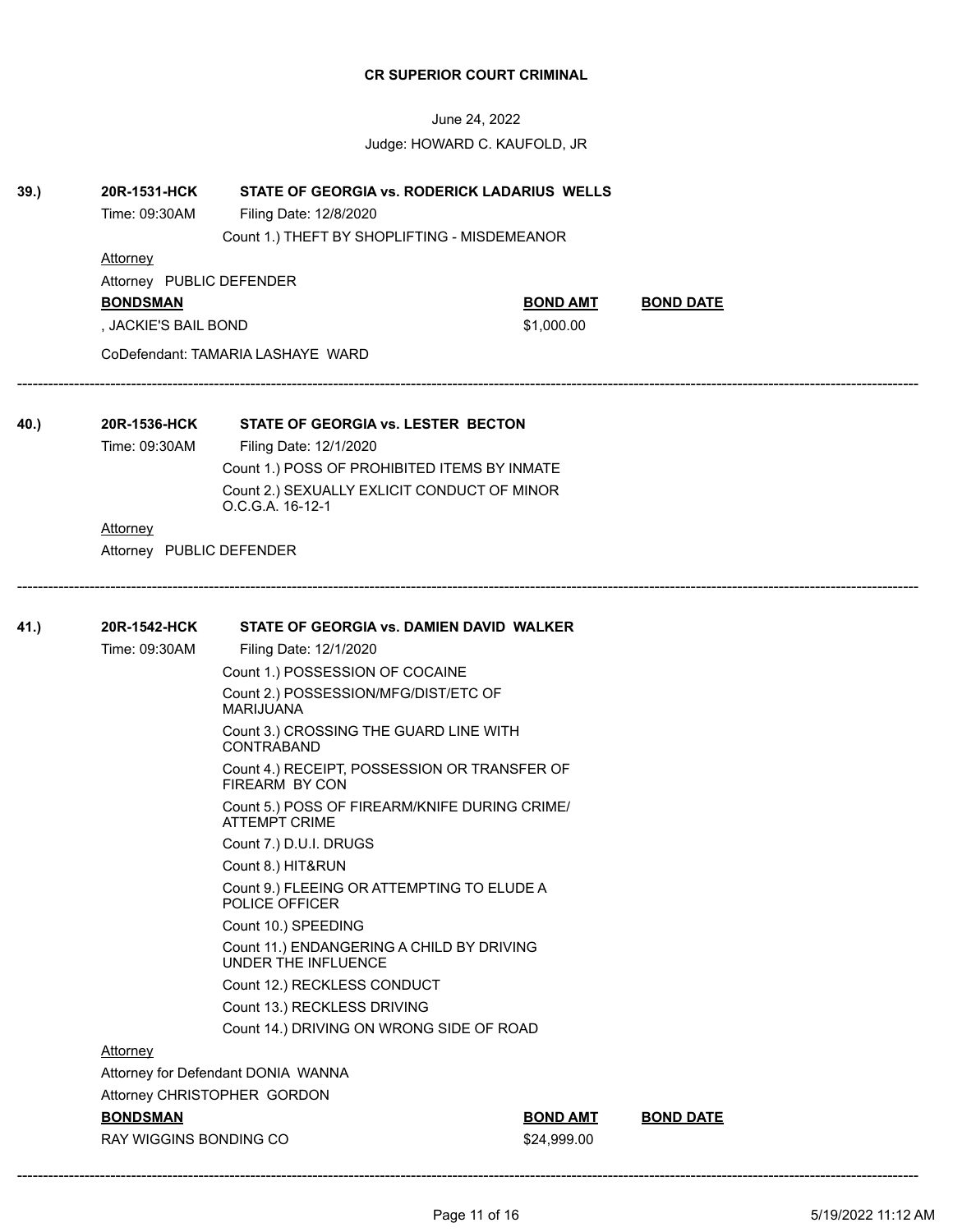| 42.) | 20R-1557-HCK                            | STATE OF GEORGIA vs. LARRY BRODIE PATTERSON                         |                 |                  |                                    |
|------|-----------------------------------------|---------------------------------------------------------------------|-----------------|------------------|------------------------------------|
|      | Time: 09:30AM                           | Filing Date: 12/1/2020                                              |                 |                  |                                    |
|      |                                         | Count 1.) ENTERING AUTO                                             |                 |                  |                                    |
|      |                                         | Count 2.) THEFT BY TAKING - MISDEMEANOR                             |                 |                  |                                    |
|      | Attorney                                |                                                                     |                 |                  |                                    |
|      | Attorney PUBLIC DEFENDER                |                                                                     |                 |                  |                                    |
| 43.) | 20R-1573-HCK                            | STATE OF GEORGIA vs. ABDULLAHALL ALLATIF                            |                 |                  | <b>Bench Warrant:</b><br>1/11/2022 |
|      | Time: 09:30AM                           | Filing Date: 12/1/2020                                              |                 |                  |                                    |
|      | Count 1.) POSSESSION OF METHAMPHETAMINE |                                                                     |                 |                  |                                    |
|      |                                         | Count 2.) POSSESSION OF A SCHEDULE I<br><b>CONTROLLED SUBSTANCE</b> |                 |                  |                                    |
|      | Attorney                                |                                                                     |                 |                  |                                    |
|      | Attorney PUBLIC DEFENDER                |                                                                     |                 |                  |                                    |
|      | <b>BONDSMAN</b>                         |                                                                     | <b>BOND AMT</b> | <b>BOND DATE</b> |                                    |
|      | <b>JACKIE'S BAIL BOND</b>               |                                                                     | \$10,000.00     |                  |                                    |
|      | CoDefendant: NATALIA CARVALHO           |                                                                     |                 |                  |                                    |
|      |                                         | CoDefendant: OLIVIA LEIGHANN SPELL                                  |                 |                  |                                    |
| 44.) | 20R-1582-HCK                            | STATE OF GEORGIA vs. CODY JACOB MULLIS                              |                 |                  |                                    |
|      | Time: 09:30AM                           | Filing Date: 12/1/2020                                              |                 |                  |                                    |
|      |                                         | Count 1.) AGGRAVATED ASSAULT                                        |                 |                  |                                    |
|      |                                         | Count 2.) BATTERY - FAMILY VIOLENCE (1ST<br>OFFENSE) MISD           |                 |                  |                                    |
|      |                                         | Count 3.) CRUELTY TO CHILDREN-ALLOW CHILD TO<br>WITNESS FELONY/     |                 |                  |                                    |
|      |                                         | Count 4.) CRUELTY TO CHILDREN-ALLOW CHILD TO<br>WITNESS FELONY/     |                 |                  |                                    |
|      | Attorney                                |                                                                     |                 |                  |                                    |
|      |                                         | Attorney for Defendant PUBLIC DEFENDER                              |                 |                  |                                    |
|      | <b>BONDSMAN</b>                         |                                                                     | <u>BOND AMT</u> | <b>BOND DATE</b> |                                    |
|      | MULLIS, CJ                              |                                                                     | \$25,000.00     |                  |                                    |
|      |                                         |                                                                     |                 |                  |                                    |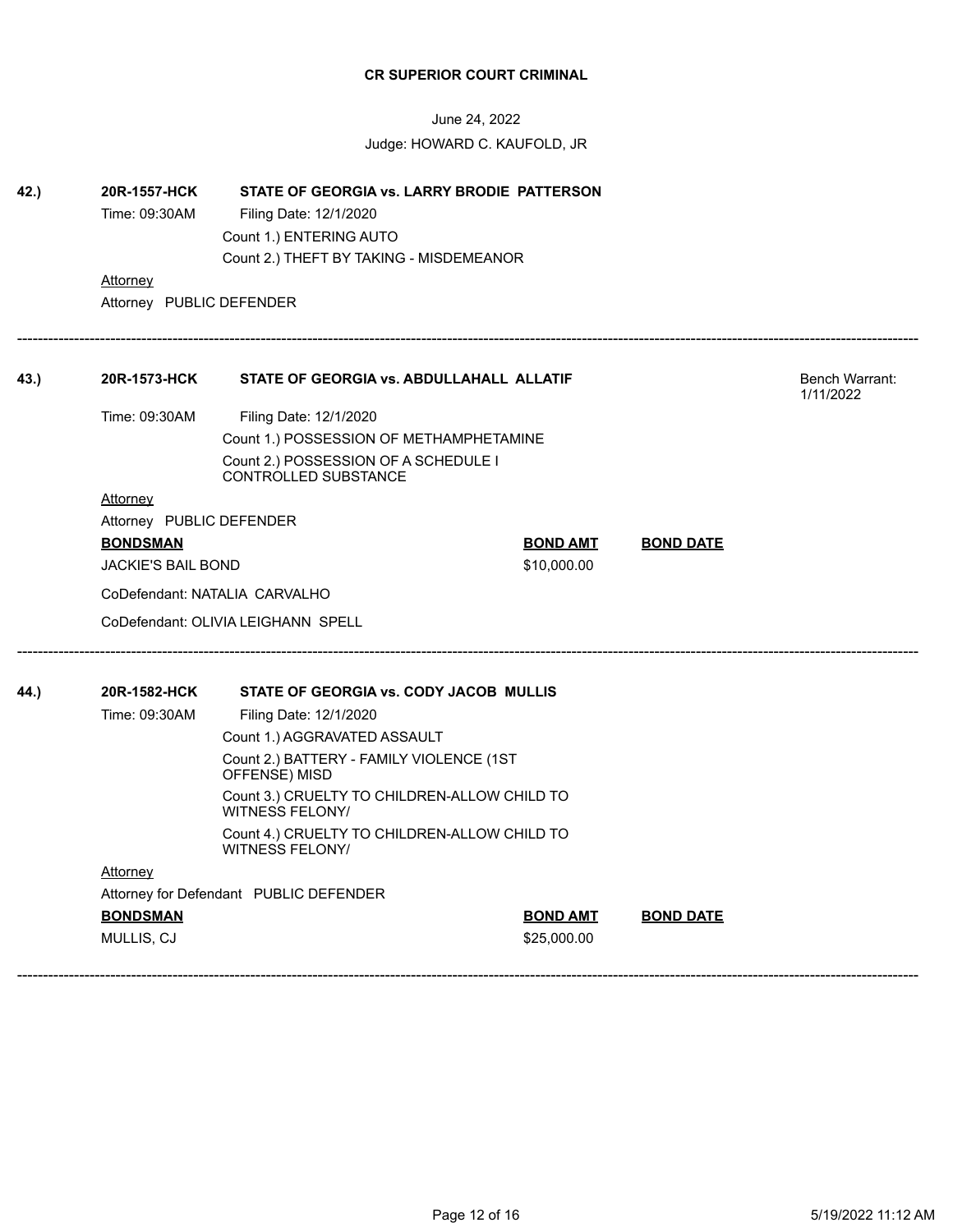June 24, 2022 Judge: HOWARD C. KAUFOLD, JR

| 45.) | 21R-1685-HCK<br>STATE OF GEORGIA vs. JIMMY LEE ASHLEY |                                                                  |                 |                  |  |  |  |
|------|-------------------------------------------------------|------------------------------------------------------------------|-----------------|------------------|--|--|--|
|      | Time: 09:30AM                                         | Filing Date: 4/5/2021                                            |                 |                  |  |  |  |
|      | Count 1.) RAPE                                        |                                                                  |                 |                  |  |  |  |
|      | Count 2.) AGGRAVATED BATTERY                          |                                                                  |                 |                  |  |  |  |
|      |                                                       | Count 3.) AGGRAVATED ASSAULT                                     |                 |                  |  |  |  |
|      |                                                       | Count 4.) AGGRAVATED ASSAULT                                     |                 |                  |  |  |  |
|      |                                                       | Count 5.) TERRORISTIC THREATS AND ACTS                           |                 |                  |  |  |  |
|      |                                                       | Count 6.) BATTERY-MISD                                           |                 |                  |  |  |  |
|      | <b>Attorney</b>                                       |                                                                  |                 |                  |  |  |  |
|      | Attorney PUBLIC DEFENDER                              |                                                                  |                 |                  |  |  |  |
|      | <b>BONDSMAN</b>                                       |                                                                  | <b>BOND AMT</b> | <b>BOND DATE</b> |  |  |  |
|      |                                                       | HOLTON BONDING SERVICES, HOLTON                                  | \$24,999.00     |                  |  |  |  |
|      |                                                       |                                                                  |                 |                  |  |  |  |
| 46.) | 21R-1858-HCK                                          | STATE OF GEORGIA vs. ERNEST TAVAIOS WREASE                       |                 |                  |  |  |  |
|      | Time: 09:30AM                                         | Filing Date: 6/7/2021                                            |                 |                  |  |  |  |
|      |                                                       | Count 1.) RAPE                                                   |                 |                  |  |  |  |
|      |                                                       | Count 2.) STATUTORY RAPE                                         |                 |                  |  |  |  |
|      |                                                       | Count 3.) SODOMY - FELONY                                        |                 |                  |  |  |  |
|      |                                                       | Count 4.) AGGRAVATED CHILD MOLESTATION-MISD-<br>VIC IS 13 BUT LE |                 |                  |  |  |  |
|      |                                                       | Count 5.) CHILD MOLESTATION                                      |                 |                  |  |  |  |
|      | <b>Attorney</b>                                       |                                                                  |                 |                  |  |  |  |
|      | Attorney BECKY WILCOX                                 |                                                                  |                 |                  |  |  |  |
|      |                                                       |                                                                  |                 |                  |  |  |  |
| 47.) | 21R-2048-HCK                                          | STATE OF GEORGIA vs. AARON JOHN PATILLO                          |                 |                  |  |  |  |
|      | Time: 09:30AM                                         | Filing Date: 11/4/2021                                           |                 |                  |  |  |  |
|      |                                                       | Count 1.) AGGRAVATED SODOMY - COMMIT SODOMY<br>WITH FORCE AND A  |                 |                  |  |  |  |
|      |                                                       | Count 2.) CHILD MOLESTATION                                      |                 |                  |  |  |  |
|      |                                                       | Count 3.) CHILD MOLESTATION                                      |                 |                  |  |  |  |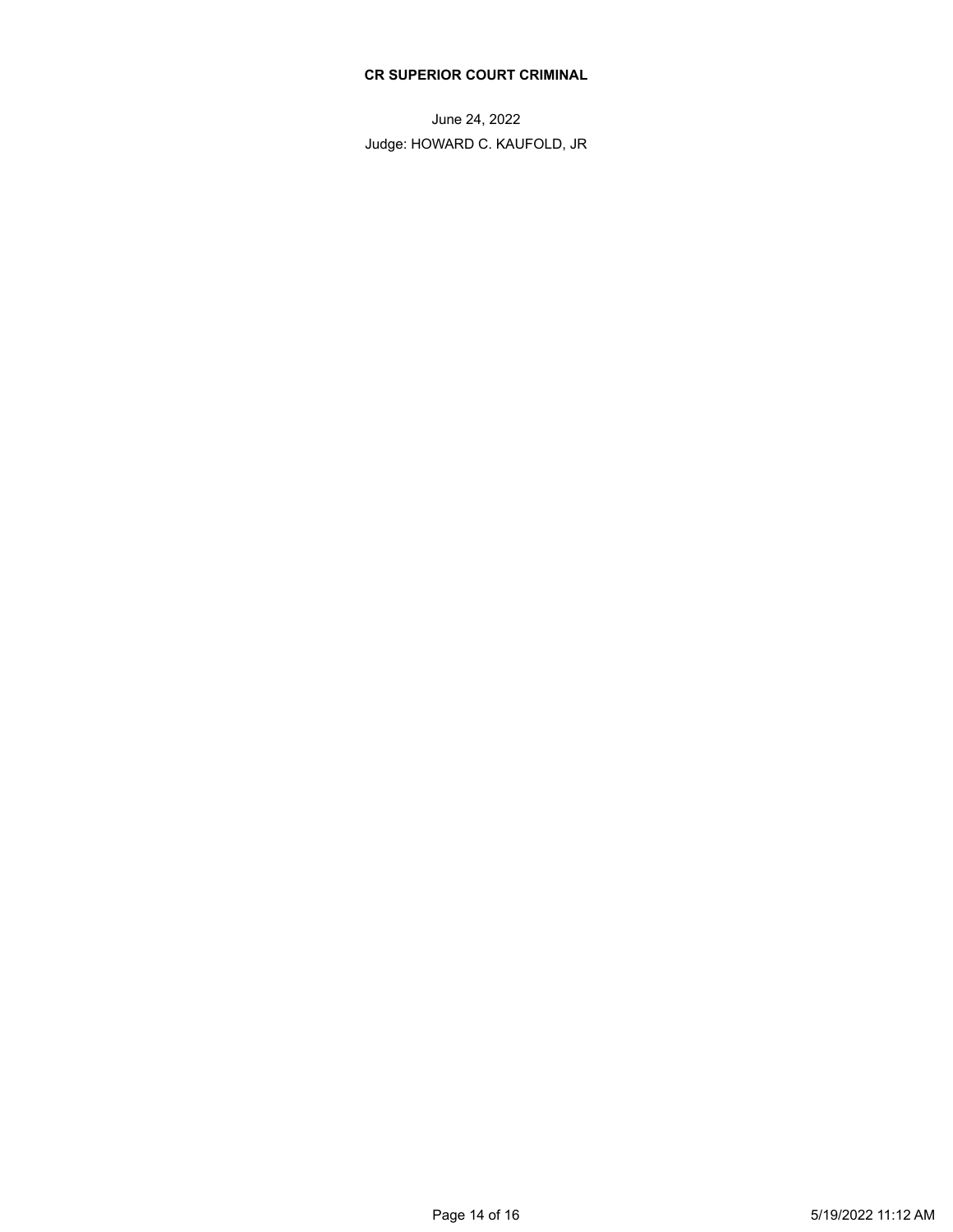| 20R-1573-HCK<br>43<br>ALLATIF, ABDULLAHALL<br>ASHLEY, JIMMY LEE<br>21R-1685-HCK<br>45<br><b>BECTON, LESTER</b><br>20R-1536-HCK<br>40<br>BROWN, AMY<br>20R-1121-HCK<br>15<br>2<br><b>CLARK, BRANDON LAMAR</b><br>17R-9998-HCK<br>19R-0982-HCK<br>7<br><b>CREASY, BRANDON RAY</b><br>CRENSHAW, DEANNA DEZRAY<br>20R-1174-HCK<br>19<br>16<br>DAVISJR, CHARLES HENRY<br>20R-1124-HCK<br>DAVIS, JOHNATHON CHRISTOPHER<br>19R-0771-HCK<br>4<br>1<br>EADY, ANDY LAMAR<br>17R-9998-HCK<br>19R-0812-HCK<br>5<br><b>FACISON, TYRONE</b><br>FACISON, TYRONE CLARENCE<br>20R-1105-HCK<br>14<br>FAULK, TERRY LYNN<br>19R-1056-HCK<br>9<br>HAMM, TARA ALEXIS<br>20R-1366-HCK<br>28<br>22<br><b>HODGE, JENNIFER LEIGH</b><br>20R-1206-HCK<br>20R-1216-HCK<br>24<br>HODGE, LEONARD LEE<br>26<br>HORNE, JUSTIN BLAKE<br>20R-1289-HCK<br><b>IMELJR, CHARLES LOUIS</b><br>20R-1147-HCK<br>17<br>JACKSONJR, JERRY LEE<br>20R-1495-HCK<br>35<br>JONES, AMY MICHELLE<br>20R-1101-HCK<br>12<br>13<br>20R-1102-HCK<br>JONES, AMY MICHELLE<br>6<br>KILLINGSWORTH, JOSHUA THOMAS<br>19R-0819-HCK<br>KING, THOMAS<br>20R-1088-HCK<br>10<br>LONGJR, OSCAR LAWRENCE<br>20R-1486-HCK<br>34<br>21<br>MCGHEE, JANET GROVER<br>20R-1183-HCK<br><b>MEADOWS, KRISTIAN MCKINSEY</b><br>18R-0463-HCK<br>3<br>MERRITT, KATIE DANIELLE<br>20R-1174-HCK<br>20<br>8<br>MILNER, BOBBY<br>19R-1039-HCK<br>MULLIS, CODY JACOB<br>20R-1582-HCK<br>44<br>20R-1289-HCK<br>27<br>NEWMAN, AMANDA KYLE<br>PARKER, JEFFERY TODD<br>20R-1094-HCK<br>11<br>PATILLO, AARON JOHN<br>21R-2048-HCK<br>47<br>PATTERSON, LARRY BRODIE<br>20R-1557-HCK<br>42<br>20R-1499-HCK<br>36<br>PAYNE, THOMAS DESHAWN<br>PRICE, CATHLEEN<br>20R-1254-HCK<br>25<br>33<br>REDMON, JACQUEZ DECALVIN<br>20R-1455-HCK<br>THOMPSON, SHANNON AUTUMN<br>20R-1394-HCK<br>31<br>TUFF, FELETA LATONYA<br>20R-1377-HCK<br>30<br>20R-1421-HCK<br>32<br>TUFF, FELETA LATONYA<br>41<br>20R-1542-HCK<br>WALKER, DAMIEN DAVID<br>20R-1531-HCK<br>39<br><b>WELLS, RODERICK LADARIUS</b><br><b>WEST, ROBTAVIAN</b><br>20R-1374-HCK<br>29<br>WHITTLE, THOMAS ANDREW<br>20R-1512-HCK<br>37<br>WHITTLE, THOMAS ANDREW<br>20R-1517-HCK<br>38<br>WIGGINS, SCARLETT MICHELLE<br>20R-1206-HCK<br>23 | Name | <b>Case Number</b> | ltem# |
|-----------------------------------------------------------------------------------------------------------------------------------------------------------------------------------------------------------------------------------------------------------------------------------------------------------------------------------------------------------------------------------------------------------------------------------------------------------------------------------------------------------------------------------------------------------------------------------------------------------------------------------------------------------------------------------------------------------------------------------------------------------------------------------------------------------------------------------------------------------------------------------------------------------------------------------------------------------------------------------------------------------------------------------------------------------------------------------------------------------------------------------------------------------------------------------------------------------------------------------------------------------------------------------------------------------------------------------------------------------------------------------------------------------------------------------------------------------------------------------------------------------------------------------------------------------------------------------------------------------------------------------------------------------------------------------------------------------------------------------------------------------------------------------------------------------------------------------------------------------------------------------------------------------------------------------------------------------------------------------------------------------------------------------------------------------------------------------------------------------------------------------------------------------------------------------------------------|------|--------------------|-------|
|                                                                                                                                                                                                                                                                                                                                                                                                                                                                                                                                                                                                                                                                                                                                                                                                                                                                                                                                                                                                                                                                                                                                                                                                                                                                                                                                                                                                                                                                                                                                                                                                                                                                                                                                                                                                                                                                                                                                                                                                                                                                                                                                                                                                     |      |                    |       |
|                                                                                                                                                                                                                                                                                                                                                                                                                                                                                                                                                                                                                                                                                                                                                                                                                                                                                                                                                                                                                                                                                                                                                                                                                                                                                                                                                                                                                                                                                                                                                                                                                                                                                                                                                                                                                                                                                                                                                                                                                                                                                                                                                                                                     |      |                    |       |
|                                                                                                                                                                                                                                                                                                                                                                                                                                                                                                                                                                                                                                                                                                                                                                                                                                                                                                                                                                                                                                                                                                                                                                                                                                                                                                                                                                                                                                                                                                                                                                                                                                                                                                                                                                                                                                                                                                                                                                                                                                                                                                                                                                                                     |      |                    |       |
|                                                                                                                                                                                                                                                                                                                                                                                                                                                                                                                                                                                                                                                                                                                                                                                                                                                                                                                                                                                                                                                                                                                                                                                                                                                                                                                                                                                                                                                                                                                                                                                                                                                                                                                                                                                                                                                                                                                                                                                                                                                                                                                                                                                                     |      |                    |       |
|                                                                                                                                                                                                                                                                                                                                                                                                                                                                                                                                                                                                                                                                                                                                                                                                                                                                                                                                                                                                                                                                                                                                                                                                                                                                                                                                                                                                                                                                                                                                                                                                                                                                                                                                                                                                                                                                                                                                                                                                                                                                                                                                                                                                     |      |                    |       |
|                                                                                                                                                                                                                                                                                                                                                                                                                                                                                                                                                                                                                                                                                                                                                                                                                                                                                                                                                                                                                                                                                                                                                                                                                                                                                                                                                                                                                                                                                                                                                                                                                                                                                                                                                                                                                                                                                                                                                                                                                                                                                                                                                                                                     |      |                    |       |
|                                                                                                                                                                                                                                                                                                                                                                                                                                                                                                                                                                                                                                                                                                                                                                                                                                                                                                                                                                                                                                                                                                                                                                                                                                                                                                                                                                                                                                                                                                                                                                                                                                                                                                                                                                                                                                                                                                                                                                                                                                                                                                                                                                                                     |      |                    |       |
|                                                                                                                                                                                                                                                                                                                                                                                                                                                                                                                                                                                                                                                                                                                                                                                                                                                                                                                                                                                                                                                                                                                                                                                                                                                                                                                                                                                                                                                                                                                                                                                                                                                                                                                                                                                                                                                                                                                                                                                                                                                                                                                                                                                                     |      |                    |       |
|                                                                                                                                                                                                                                                                                                                                                                                                                                                                                                                                                                                                                                                                                                                                                                                                                                                                                                                                                                                                                                                                                                                                                                                                                                                                                                                                                                                                                                                                                                                                                                                                                                                                                                                                                                                                                                                                                                                                                                                                                                                                                                                                                                                                     |      |                    |       |
|                                                                                                                                                                                                                                                                                                                                                                                                                                                                                                                                                                                                                                                                                                                                                                                                                                                                                                                                                                                                                                                                                                                                                                                                                                                                                                                                                                                                                                                                                                                                                                                                                                                                                                                                                                                                                                                                                                                                                                                                                                                                                                                                                                                                     |      |                    |       |
|                                                                                                                                                                                                                                                                                                                                                                                                                                                                                                                                                                                                                                                                                                                                                                                                                                                                                                                                                                                                                                                                                                                                                                                                                                                                                                                                                                                                                                                                                                                                                                                                                                                                                                                                                                                                                                                                                                                                                                                                                                                                                                                                                                                                     |      |                    |       |
|                                                                                                                                                                                                                                                                                                                                                                                                                                                                                                                                                                                                                                                                                                                                                                                                                                                                                                                                                                                                                                                                                                                                                                                                                                                                                                                                                                                                                                                                                                                                                                                                                                                                                                                                                                                                                                                                                                                                                                                                                                                                                                                                                                                                     |      |                    |       |
|                                                                                                                                                                                                                                                                                                                                                                                                                                                                                                                                                                                                                                                                                                                                                                                                                                                                                                                                                                                                                                                                                                                                                                                                                                                                                                                                                                                                                                                                                                                                                                                                                                                                                                                                                                                                                                                                                                                                                                                                                                                                                                                                                                                                     |      |                    |       |
|                                                                                                                                                                                                                                                                                                                                                                                                                                                                                                                                                                                                                                                                                                                                                                                                                                                                                                                                                                                                                                                                                                                                                                                                                                                                                                                                                                                                                                                                                                                                                                                                                                                                                                                                                                                                                                                                                                                                                                                                                                                                                                                                                                                                     |      |                    |       |
|                                                                                                                                                                                                                                                                                                                                                                                                                                                                                                                                                                                                                                                                                                                                                                                                                                                                                                                                                                                                                                                                                                                                                                                                                                                                                                                                                                                                                                                                                                                                                                                                                                                                                                                                                                                                                                                                                                                                                                                                                                                                                                                                                                                                     |      |                    |       |
|                                                                                                                                                                                                                                                                                                                                                                                                                                                                                                                                                                                                                                                                                                                                                                                                                                                                                                                                                                                                                                                                                                                                                                                                                                                                                                                                                                                                                                                                                                                                                                                                                                                                                                                                                                                                                                                                                                                                                                                                                                                                                                                                                                                                     |      |                    |       |
|                                                                                                                                                                                                                                                                                                                                                                                                                                                                                                                                                                                                                                                                                                                                                                                                                                                                                                                                                                                                                                                                                                                                                                                                                                                                                                                                                                                                                                                                                                                                                                                                                                                                                                                                                                                                                                                                                                                                                                                                                                                                                                                                                                                                     |      |                    |       |
|                                                                                                                                                                                                                                                                                                                                                                                                                                                                                                                                                                                                                                                                                                                                                                                                                                                                                                                                                                                                                                                                                                                                                                                                                                                                                                                                                                                                                                                                                                                                                                                                                                                                                                                                                                                                                                                                                                                                                                                                                                                                                                                                                                                                     |      |                    |       |
|                                                                                                                                                                                                                                                                                                                                                                                                                                                                                                                                                                                                                                                                                                                                                                                                                                                                                                                                                                                                                                                                                                                                                                                                                                                                                                                                                                                                                                                                                                                                                                                                                                                                                                                                                                                                                                                                                                                                                                                                                                                                                                                                                                                                     |      |                    |       |
|                                                                                                                                                                                                                                                                                                                                                                                                                                                                                                                                                                                                                                                                                                                                                                                                                                                                                                                                                                                                                                                                                                                                                                                                                                                                                                                                                                                                                                                                                                                                                                                                                                                                                                                                                                                                                                                                                                                                                                                                                                                                                                                                                                                                     |      |                    |       |
|                                                                                                                                                                                                                                                                                                                                                                                                                                                                                                                                                                                                                                                                                                                                                                                                                                                                                                                                                                                                                                                                                                                                                                                                                                                                                                                                                                                                                                                                                                                                                                                                                                                                                                                                                                                                                                                                                                                                                                                                                                                                                                                                                                                                     |      |                    |       |
|                                                                                                                                                                                                                                                                                                                                                                                                                                                                                                                                                                                                                                                                                                                                                                                                                                                                                                                                                                                                                                                                                                                                                                                                                                                                                                                                                                                                                                                                                                                                                                                                                                                                                                                                                                                                                                                                                                                                                                                                                                                                                                                                                                                                     |      |                    |       |
|                                                                                                                                                                                                                                                                                                                                                                                                                                                                                                                                                                                                                                                                                                                                                                                                                                                                                                                                                                                                                                                                                                                                                                                                                                                                                                                                                                                                                                                                                                                                                                                                                                                                                                                                                                                                                                                                                                                                                                                                                                                                                                                                                                                                     |      |                    |       |
|                                                                                                                                                                                                                                                                                                                                                                                                                                                                                                                                                                                                                                                                                                                                                                                                                                                                                                                                                                                                                                                                                                                                                                                                                                                                                                                                                                                                                                                                                                                                                                                                                                                                                                                                                                                                                                                                                                                                                                                                                                                                                                                                                                                                     |      |                    |       |
|                                                                                                                                                                                                                                                                                                                                                                                                                                                                                                                                                                                                                                                                                                                                                                                                                                                                                                                                                                                                                                                                                                                                                                                                                                                                                                                                                                                                                                                                                                                                                                                                                                                                                                                                                                                                                                                                                                                                                                                                                                                                                                                                                                                                     |      |                    |       |
|                                                                                                                                                                                                                                                                                                                                                                                                                                                                                                                                                                                                                                                                                                                                                                                                                                                                                                                                                                                                                                                                                                                                                                                                                                                                                                                                                                                                                                                                                                                                                                                                                                                                                                                                                                                                                                                                                                                                                                                                                                                                                                                                                                                                     |      |                    |       |
|                                                                                                                                                                                                                                                                                                                                                                                                                                                                                                                                                                                                                                                                                                                                                                                                                                                                                                                                                                                                                                                                                                                                                                                                                                                                                                                                                                                                                                                                                                                                                                                                                                                                                                                                                                                                                                                                                                                                                                                                                                                                                                                                                                                                     |      |                    |       |
|                                                                                                                                                                                                                                                                                                                                                                                                                                                                                                                                                                                                                                                                                                                                                                                                                                                                                                                                                                                                                                                                                                                                                                                                                                                                                                                                                                                                                                                                                                                                                                                                                                                                                                                                                                                                                                                                                                                                                                                                                                                                                                                                                                                                     |      |                    |       |
|                                                                                                                                                                                                                                                                                                                                                                                                                                                                                                                                                                                                                                                                                                                                                                                                                                                                                                                                                                                                                                                                                                                                                                                                                                                                                                                                                                                                                                                                                                                                                                                                                                                                                                                                                                                                                                                                                                                                                                                                                                                                                                                                                                                                     |      |                    |       |
|                                                                                                                                                                                                                                                                                                                                                                                                                                                                                                                                                                                                                                                                                                                                                                                                                                                                                                                                                                                                                                                                                                                                                                                                                                                                                                                                                                                                                                                                                                                                                                                                                                                                                                                                                                                                                                                                                                                                                                                                                                                                                                                                                                                                     |      |                    |       |
|                                                                                                                                                                                                                                                                                                                                                                                                                                                                                                                                                                                                                                                                                                                                                                                                                                                                                                                                                                                                                                                                                                                                                                                                                                                                                                                                                                                                                                                                                                                                                                                                                                                                                                                                                                                                                                                                                                                                                                                                                                                                                                                                                                                                     |      |                    |       |
|                                                                                                                                                                                                                                                                                                                                                                                                                                                                                                                                                                                                                                                                                                                                                                                                                                                                                                                                                                                                                                                                                                                                                                                                                                                                                                                                                                                                                                                                                                                                                                                                                                                                                                                                                                                                                                                                                                                                                                                                                                                                                                                                                                                                     |      |                    |       |
|                                                                                                                                                                                                                                                                                                                                                                                                                                                                                                                                                                                                                                                                                                                                                                                                                                                                                                                                                                                                                                                                                                                                                                                                                                                                                                                                                                                                                                                                                                                                                                                                                                                                                                                                                                                                                                                                                                                                                                                                                                                                                                                                                                                                     |      |                    |       |
|                                                                                                                                                                                                                                                                                                                                                                                                                                                                                                                                                                                                                                                                                                                                                                                                                                                                                                                                                                                                                                                                                                                                                                                                                                                                                                                                                                                                                                                                                                                                                                                                                                                                                                                                                                                                                                                                                                                                                                                                                                                                                                                                                                                                     |      |                    |       |
|                                                                                                                                                                                                                                                                                                                                                                                                                                                                                                                                                                                                                                                                                                                                                                                                                                                                                                                                                                                                                                                                                                                                                                                                                                                                                                                                                                                                                                                                                                                                                                                                                                                                                                                                                                                                                                                                                                                                                                                                                                                                                                                                                                                                     |      |                    |       |
|                                                                                                                                                                                                                                                                                                                                                                                                                                                                                                                                                                                                                                                                                                                                                                                                                                                                                                                                                                                                                                                                                                                                                                                                                                                                                                                                                                                                                                                                                                                                                                                                                                                                                                                                                                                                                                                                                                                                                                                                                                                                                                                                                                                                     |      |                    |       |
|                                                                                                                                                                                                                                                                                                                                                                                                                                                                                                                                                                                                                                                                                                                                                                                                                                                                                                                                                                                                                                                                                                                                                                                                                                                                                                                                                                                                                                                                                                                                                                                                                                                                                                                                                                                                                                                                                                                                                                                                                                                                                                                                                                                                     |      |                    |       |
|                                                                                                                                                                                                                                                                                                                                                                                                                                                                                                                                                                                                                                                                                                                                                                                                                                                                                                                                                                                                                                                                                                                                                                                                                                                                                                                                                                                                                                                                                                                                                                                                                                                                                                                                                                                                                                                                                                                                                                                                                                                                                                                                                                                                     |      |                    |       |
|                                                                                                                                                                                                                                                                                                                                                                                                                                                                                                                                                                                                                                                                                                                                                                                                                                                                                                                                                                                                                                                                                                                                                                                                                                                                                                                                                                                                                                                                                                                                                                                                                                                                                                                                                                                                                                                                                                                                                                                                                                                                                                                                                                                                     |      |                    |       |
|                                                                                                                                                                                                                                                                                                                                                                                                                                                                                                                                                                                                                                                                                                                                                                                                                                                                                                                                                                                                                                                                                                                                                                                                                                                                                                                                                                                                                                                                                                                                                                                                                                                                                                                                                                                                                                                                                                                                                                                                                                                                                                                                                                                                     |      |                    |       |
|                                                                                                                                                                                                                                                                                                                                                                                                                                                                                                                                                                                                                                                                                                                                                                                                                                                                                                                                                                                                                                                                                                                                                                                                                                                                                                                                                                                                                                                                                                                                                                                                                                                                                                                                                                                                                                                                                                                                                                                                                                                                                                                                                                                                     |      |                    |       |
|                                                                                                                                                                                                                                                                                                                                                                                                                                                                                                                                                                                                                                                                                                                                                                                                                                                                                                                                                                                                                                                                                                                                                                                                                                                                                                                                                                                                                                                                                                                                                                                                                                                                                                                                                                                                                                                                                                                                                                                                                                                                                                                                                                                                     |      |                    |       |
|                                                                                                                                                                                                                                                                                                                                                                                                                                                                                                                                                                                                                                                                                                                                                                                                                                                                                                                                                                                                                                                                                                                                                                                                                                                                                                                                                                                                                                                                                                                                                                                                                                                                                                                                                                                                                                                                                                                                                                                                                                                                                                                                                                                                     |      |                    |       |
|                                                                                                                                                                                                                                                                                                                                                                                                                                                                                                                                                                                                                                                                                                                                                                                                                                                                                                                                                                                                                                                                                                                                                                                                                                                                                                                                                                                                                                                                                                                                                                                                                                                                                                                                                                                                                                                                                                                                                                                                                                                                                                                                                                                                     |      |                    |       |
|                                                                                                                                                                                                                                                                                                                                                                                                                                                                                                                                                                                                                                                                                                                                                                                                                                                                                                                                                                                                                                                                                                                                                                                                                                                                                                                                                                                                                                                                                                                                                                                                                                                                                                                                                                                                                                                                                                                                                                                                                                                                                                                                                                                                     |      |                    |       |